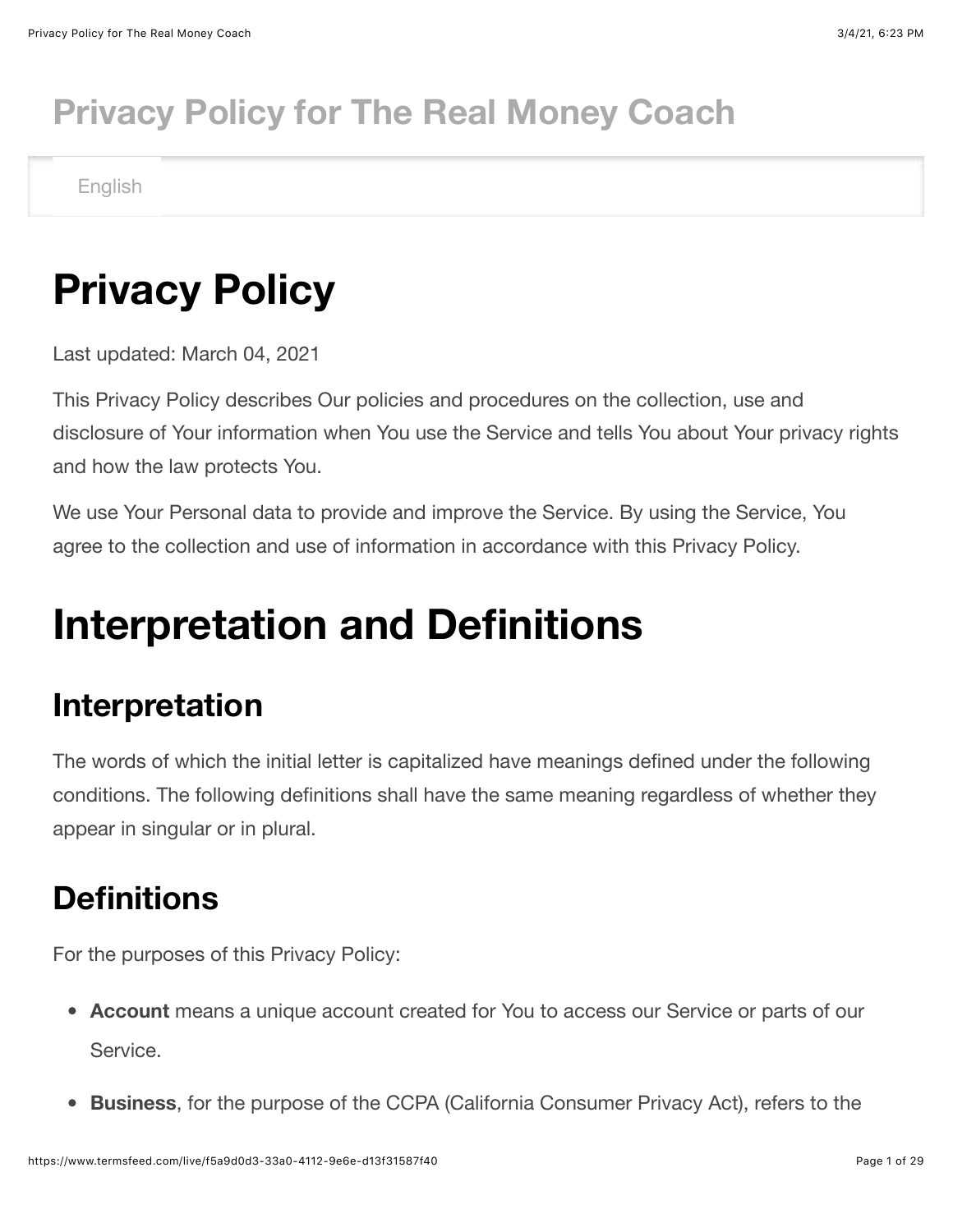Company as the legal entity that collects Consumers' personal information and determines the purposes and means of the processing of Consumers' personal information, or on behalf of which such information is collected and that alone, or jointly with others, determines the purposes and means of the processing of consumers' personal information, that does business in the State of California.

- **Company** (referred to as either "the Company", "We", "Us" or "Our" in this Agreement) refers to The Real Money Coach LLC, 8116 S. Tryon St. B3-155, Charlotte, NC 28273. For the purpose of the GDPR, the Company is the Data Controller.
- **Consumer**, for the purpose of the CCPA (California Consumer Privacy Act), means a natural person who is a California resident. A resident, as defined in the law, includes (1) every individual who is in the USA for other than a temporary or transitory purpose, and (2) every individual who is domiciled in the USA who is outside the USA for a temporary or transitory purpose.
- **Cookies** are small files that are placed on Your computer, mobile device or any other device by a website, containing the details of Your browsing history on that website among its many uses.
- **Country** refers to: North Carolina, United States
- **Data Controller**, for the purposes of the GDPR (General Data Protection Regulation),  $\bullet$ refers to the Company as the legal person which alone or jointly with others determines the purposes and means of the processing of Personal Data.
- **Device** means any device that can access the Service such as a computer, a cellphone or  $\bullet$ a digital tablet.
- **Do Not Track** (DNT) is a concept that has been promoted by US regulatory authorities, in particular the U.S. Federal Trade Commission (FTC), for the Internet industry to develop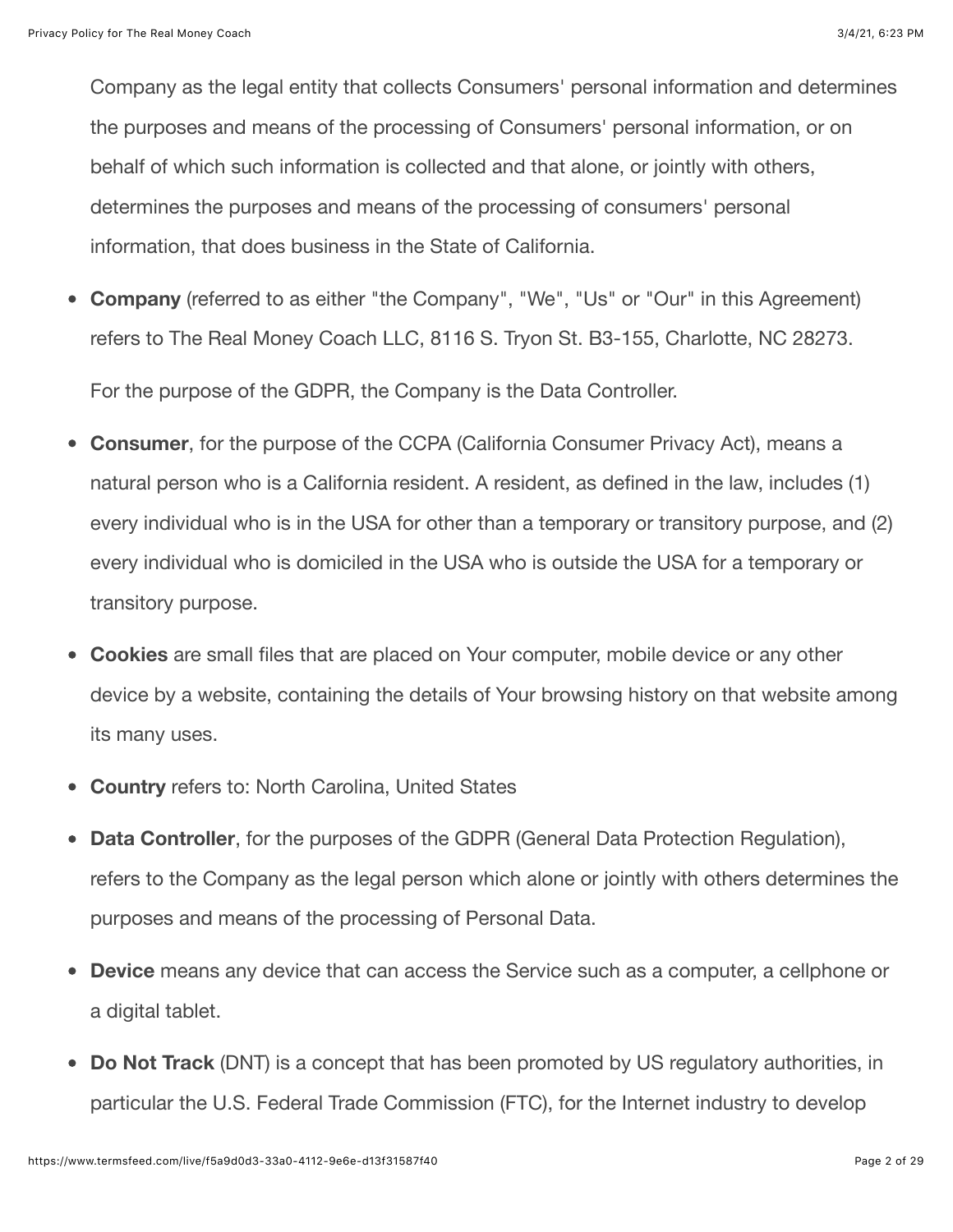and implement a mechanism for allowing internet users to control the tracking of their online activities across websites.

- **Facebook Fan Page** is a public profile named The Real Money Coach specifically created by the Company on the Facebook social network, accessible from <https://www.facebook.com/therealmoneycoach>
- **Personal Data** is any information that relates to an identified or identifiable individual.

For the purposes for GDPR, Personal Data means any information relating to You such as a name, an identification number, location data, online identifier or to one or more factors specific to the physical, physiological, genetic, mental, economic, cultural or social identity.

For the purposes of the CCPA, Personal Data means any information that identifies, relates to, describes or is capable of being associated with, or could reasonably be linked, directly or indirectly, with You.

- **Sale**, for the purpose of the CCPA (California Consumer Privacy Act), means selling,  $\bullet$ renting, releasing, disclosing, disseminating, making available, transferring, or otherwise communicating orally, in writing, or by electronic or other means, a Consumer's personal information to another business or a third party for monetary or other valuable consideration.
- **Service** refers to the Website.
- **Service Provider** means any natural or legal person who processes the data on behalf of the Company. It refers to third-party companies or individuals employed by the Company to facilitate the Service, to provide the Service on behalf of the Company, to perform services related to the Service or to assist the Company in analyzing how the Service is used. For the purpose of the GDPR, Service Providers are considered Data Processors.
- **Third-party Social Media Service** refers to any website or any social network website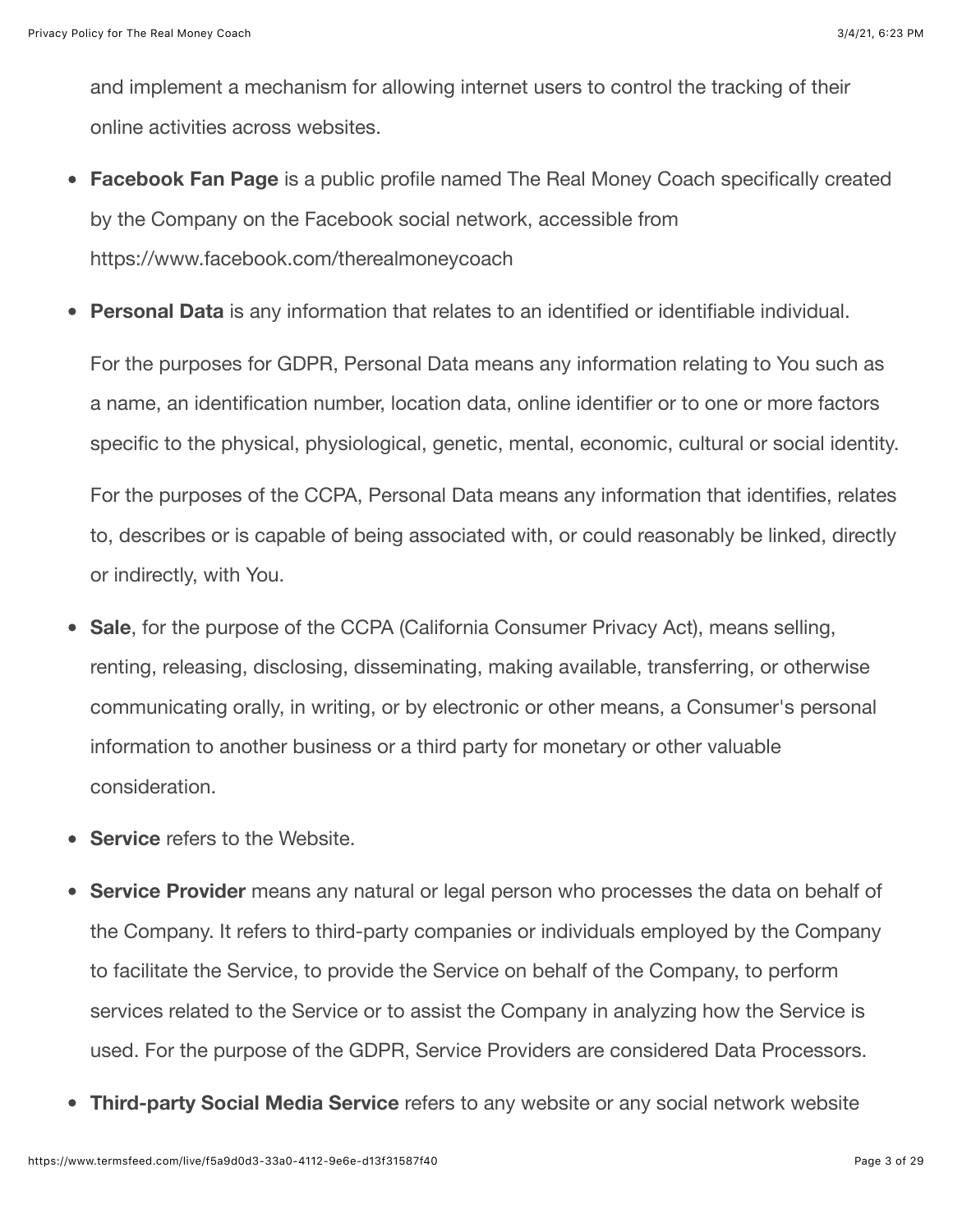through which a User can log in or create an account to use the Service.

- **Usage Data** refers to data collected automatically, either generated by the use of the Service or from the Service infrastructure itself (for example, the duration of a page visit).
- **Website** refers to The Real Money Coach, accessible from  $\bullet$ <https://www.therealmoneycoach.com/>
- **You** means the individual accessing or using the Service, or the company, or other legal entity on behalf of which such individual is accessing or using the Service, as applicable. Under GDPR (General Data Protection Regulation), You can be referred to as the Data Subject or as the User as you are the individual using the Service.

## **Collecting and Using Your Personal Data**

## **Types of Data Collected**

#### **Personal Data**

While using Our Service, We may ask You to provide Us with certain personally identifiable information that can be used to contact or identify You. Personally identifiable information may include, but is not limited to:

- Email address
- First name and last name
- Phone number
- Address, State, Province, ZIP/Postal code, City
- Usage Data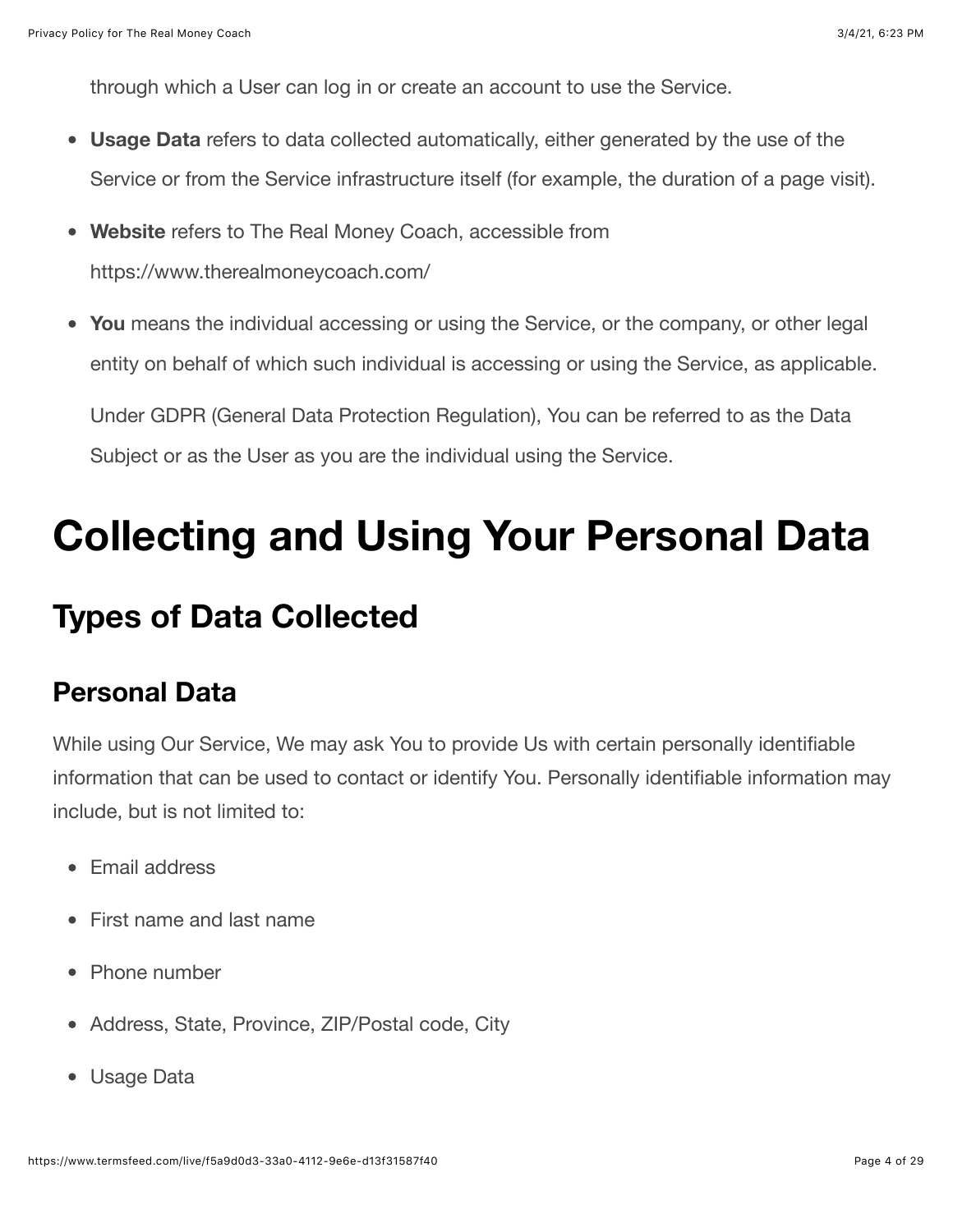#### **Usage Data**

Usage Data is collected automatically when using the Service.

Usage Data may include information such as Your Device's Internet Protocol address (e.g. IP address), browser type, browser version, the pages of our Service that You visit, the time and date of Your visit, the time spent on those pages, unique device identifiers and other diagnostic data.

When You access the Service by or through a mobile device, We may collect certain information automatically, including, but not limited to, the type of mobile device You use, Your mobile device unique ID, the IP address of Your mobile device, Your mobile operating system, the type of mobile Internet browser You use, unique device identifiers and other diagnostic data.

We may also collect information that Your browser sends whenever You visit our Service or when You access the Service by or through a mobile device.

#### **Tracking Technologies and Cookies**

We use Cookies and similar tracking technologies to track the activity on Our Service and store certain information. Tracking technologies used are beacons, tags, and scripts to collect and track information and to improve and analyze Our Service. The technologies We use may include:

- **Cookies or Browser Cookies.** A cookie is a small file placed on Your Device. You can instruct Your browser to refuse all Cookies or to indicate when a Cookie is being sent. However, if You do not accept Cookies, You may not be able to use some parts of our Service. Unless you have adjusted Your browser setting so that it will refuse Cookies, our Service may use Cookies.
- **Flash Cookies.** Certain features of our Service may use local stored objects (or Flash Cookies) to collect and store information about Your preferences or Your activity on our Service. Flash Cookies are not managed by the same browser settings as those used for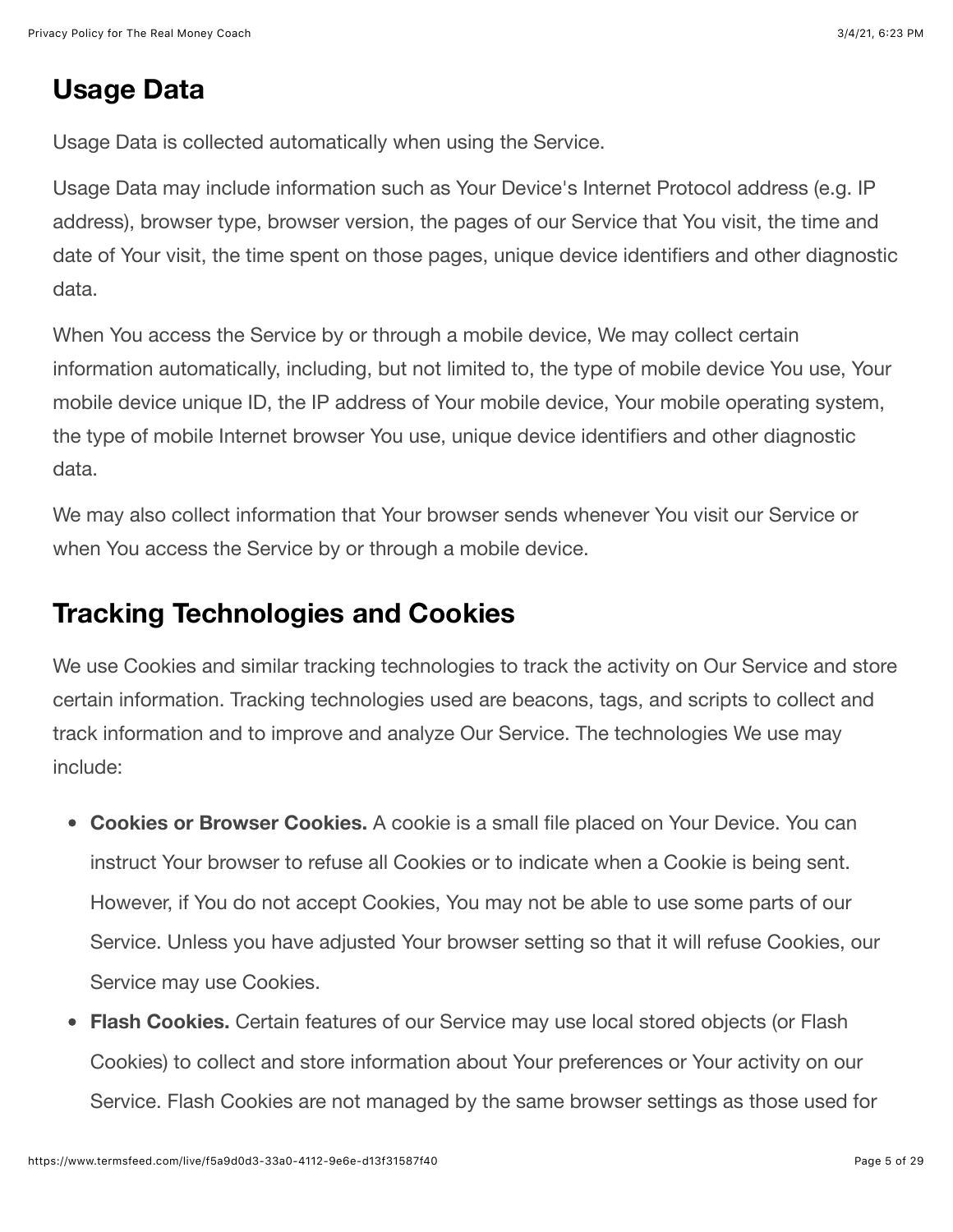Browser Cookies. For more information on how You can delete Flash Cookies, please read "Where can I change the settings for disabling, or deleting local shared objects?" available at https://helpx.adobe.com/flash-player/kb/disable-local-shared-objectsflash.html#main Where can I change the settings for disabling or deleting local shar ed\_objects\_

**Web Beacons.** Certain sections of our Service and our emails may contain small electronic files known as web beacons (also referred to as clear gifs, pixel tags, and singlepixel gifs) that permit the Company, for example, to count users who have visited those pages or opened an email and for other related website statistics (for example, recording the popularity of a certain section and verifying system and server integrity).

Cookies can be "Persistent" or "Session" Cookies. Persistent Cookies remain on Your personal computer or mobile device when You go offline, while Session Cookies are deleted as soon as [You close Your web browser. You can learn more about cookies here: All About Cookies by](https://www.termsfeed.com/blog/cookies/) TermsFeed.

We use both Session and Persistent Cookies for the purposes set out below:

#### **Necessary / Essential Cookies**

Type: Session Cookies

Administered by: Us

Purpose: These Cookies are essential to provide You with services available through the Website and to enable You to use some of its features. They help to authenticate users and prevent fraudulent use of user accounts. Without these Cookies, the services that You have asked for cannot be provided, and We only use these Cookies to provide You with those services.

**Cookies Policy / Notice Acceptance Cookies**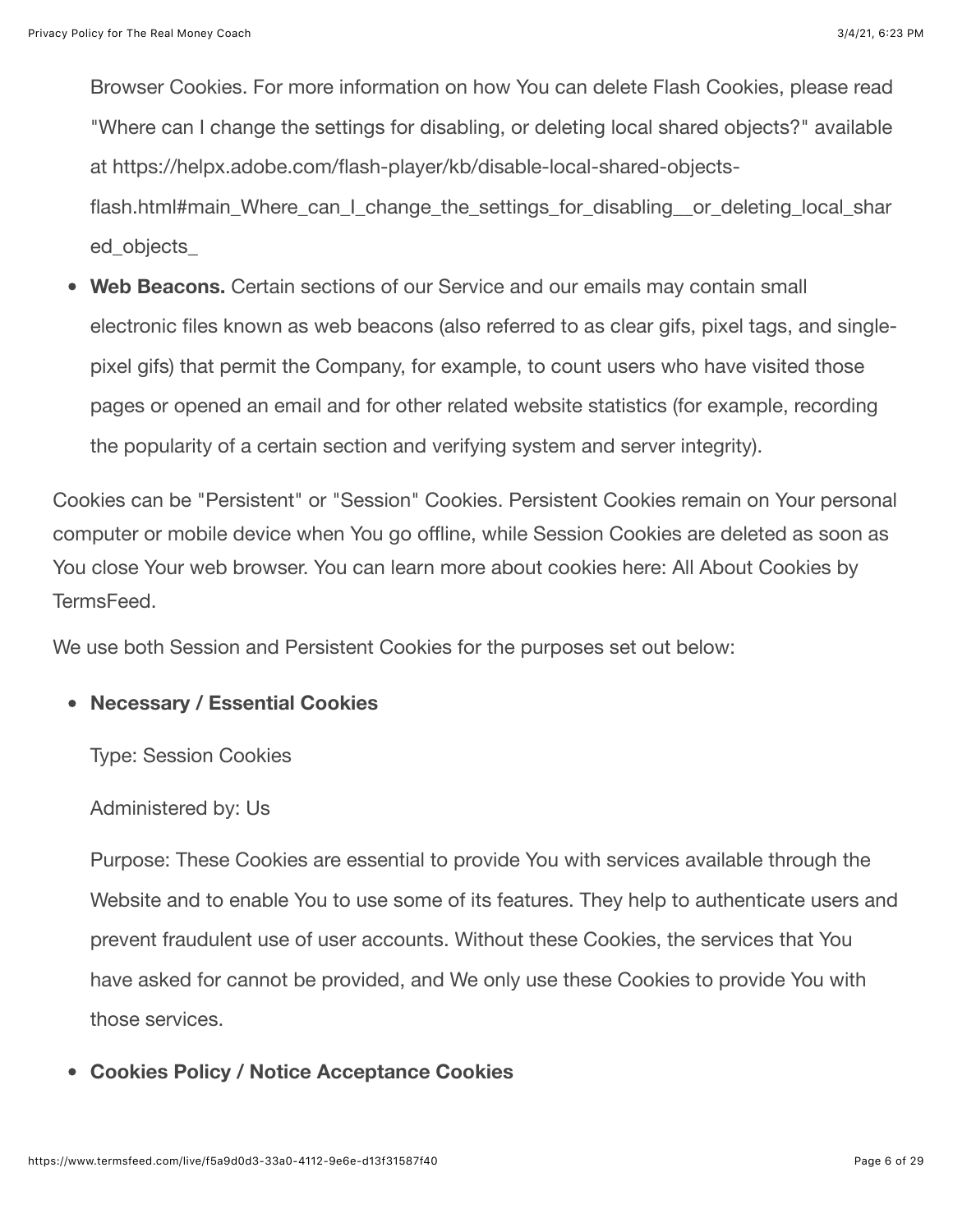Type: Persistent Cookies

Administered by: Us

Purpose: These Cookies identify if users have accepted the use of cookies on the Website.

**Functionality Cookies**

Type: Persistent Cookies

Administered by: Us

Purpose: These Cookies allow us to remember choices You make when You use the Website, such as remembering your login details or language preference. The purpose of these Cookies is to provide You with a more personal experience and to avoid You having to re-enter your preferences every time You use the Website.

For more information about the cookies we use and your choices regarding cookies, please visit our Cookies Policy or the Cookies section of our Privacy Policy.

### **Use of Your Personal Data**

The Company may use Personal Data for the following purposes:

- **To provide and maintain our Service**, including to monitor the usage of our Service.
- **To manage Your Account:** to manage Your registration as a user of the Service. The Personal Data You provide can give You access to different functionalities of the Service that are available to You as a registered user.
- **For the performance of a contract:** the development, compliance and undertaking of the purchase contract for the products, items or services You have purchased or of any other contract with Us through the Service.
- **To contact You:** To contact You by email, telephone calls, SMS, or other equivalent forms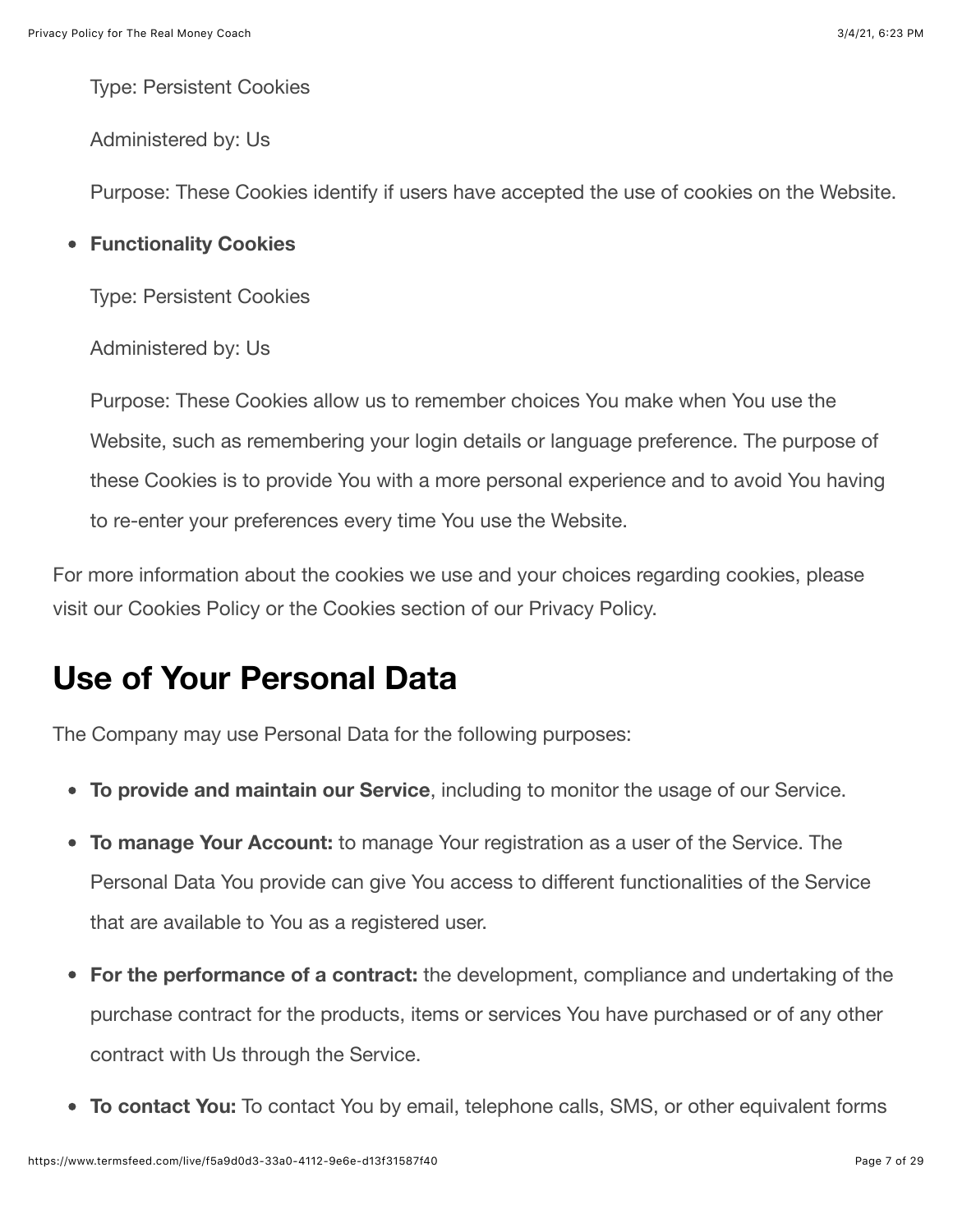of electronic communication, such as a mobile application's push notifications regarding updates or informative communications related to the functionalities, products or contracted services, including the security updates, when necessary or reasonable for their implementation.

- **To provide You** with news, special offers and general information about other goods,  $\bullet$ services and events which we offer that are similar to those that you have already purchased or enquired about unless You have opted not to receive such information.
- **To manage Your requests:** To attend and manage Your requests to Us.  $\bullet$
- **For business transfers:** We may use Your information to evaluate or conduct a merger, divestiture, restructuring, reorganization, dissolution, or other sale or transfer of some or all of Our assets, whether as a going concern or as part of bankruptcy, liquidation, or similar proceeding, in which Personal Data held by Us about our Service users is among the assets transferred.
- **For other purposes**: We may use Your information for other purposes, such as data analysis, identifying usage trends, determining the effectiveness of our promotional campaigns and to evaluate and improve our Service, products, services, marketing and your experience.

We may share Your personal information in the following situations:

- **With Service Providers:** We may share Your personal information with Service Providers to monitor and analyze the use of our Service, for payment processing, to contact You.
- **For business transfers:** We may share or transfer Your personal information in connection  $\bullet$ with, or during negotiations of, any merger, sale of Company assets, financing, or acquisition of all or a portion of Our business to another company.
- **With Affiliates:** We may share Your information with Our affiliates, in which case we will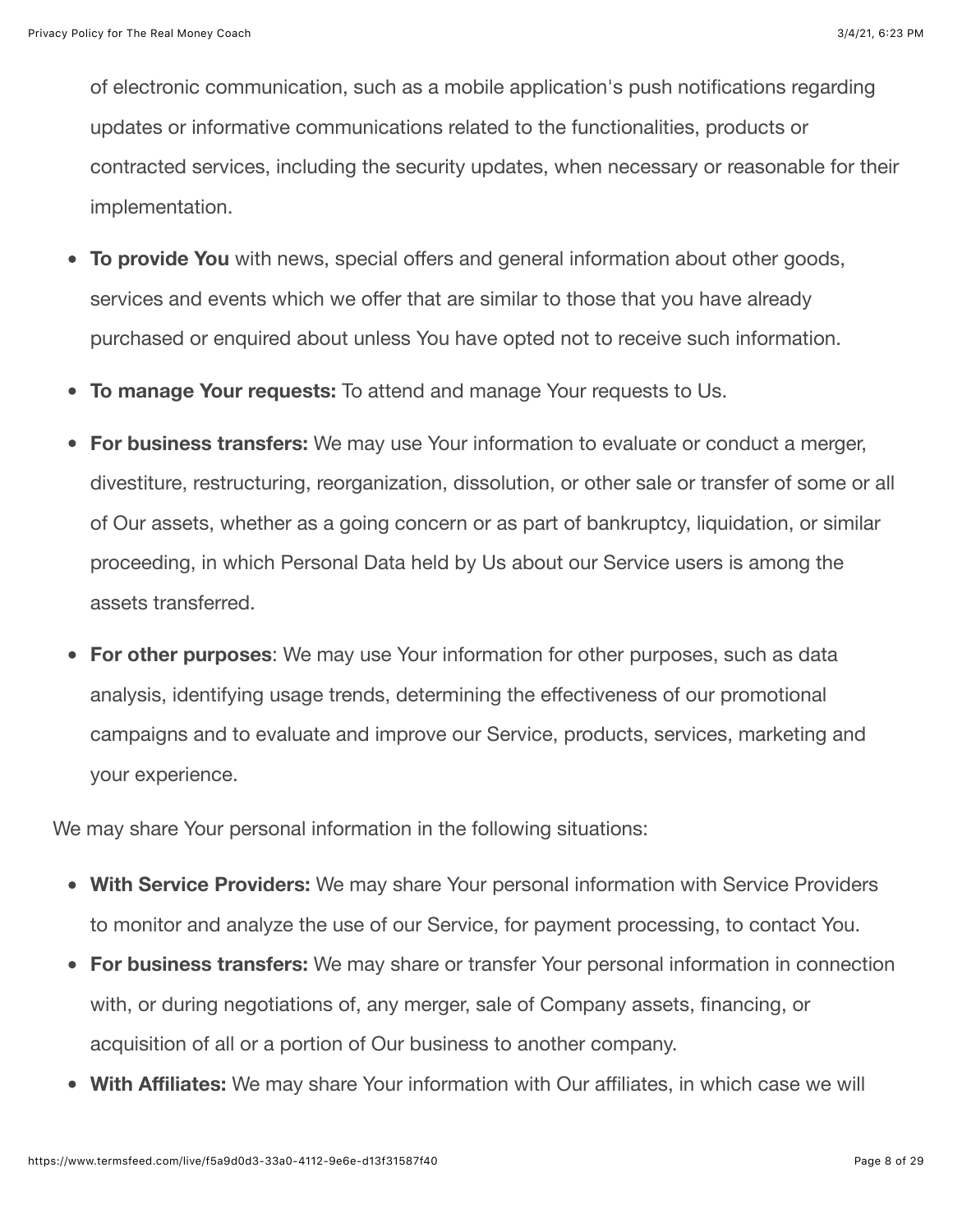require those affiliates to honor this Privacy Policy. Affiliates include Our parent company and any other subsidiaries, joint venture partners or other companies that We control or that are under common control with Us.

- **With business partners:** We may share Your information with Our business partners to offer You certain products, services or promotions.
- **With other users:** when You share personal information or otherwise interact in the public  $\bullet$ areas with other users, such information may be viewed by all users and may be publicly distributed outside. If You interact with other users or register through a Third-Party Social Media Service, Your contacts on the Third-Party Social Media Service may see Your name, profile, pictures and description of Your activity. Similarly, other users will be able to view descriptions of Your activity, communicate with You and view Your profile.
- **With Your consent**: We may disclose Your personal information for any other purpose with Your consent.

### **Retention of Your Personal Data**

The Company will retain Your Personal Data only for as long as is necessary for the purposes set out in this Privacy Policy. We will retain and use Your Personal Data to the extent necessary to comply with our legal obligations (for example, if we are required to retain your data to comply with applicable laws), resolve disputes, and enforce our legal agreements and policies.

The Company will also retain Usage Data for internal analysis purposes. Usage Data is generally retained for a shorter period of time, except when this data is used to strengthen the security or to improve the functionality of Our Service, or We are legally obligated to retain this data for longer time periods.

#### **Transfer of Your Personal Data**

Your information, including Personal Data, is processed at the Company's operating offices and in any other places where the parties involved in the processing are located. It means that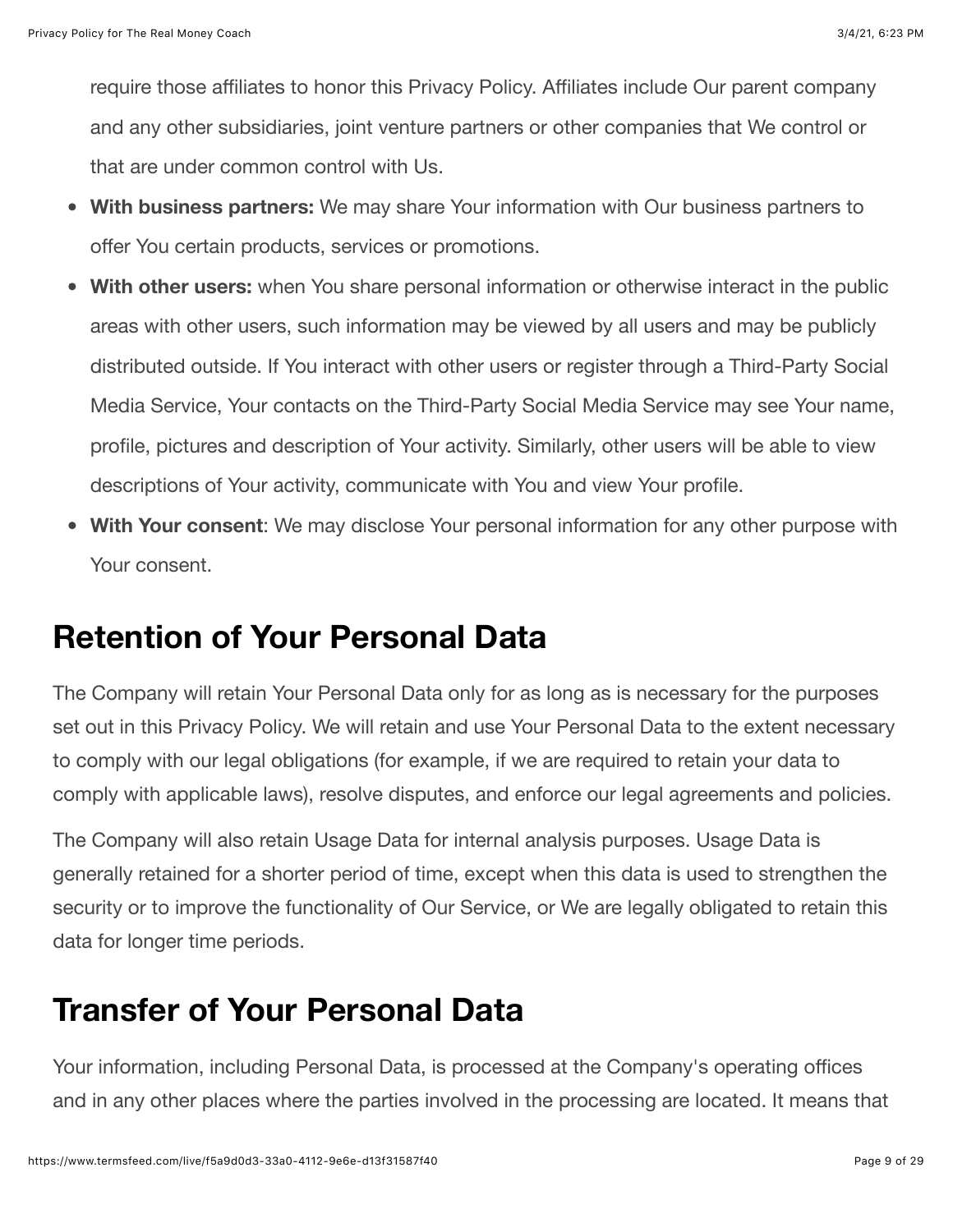this information may be transferred to  $-$  and maintained on  $-$  computers located outside of Your state, province, country or other governmental jurisdiction where the data protection laws may differ than those from Your jurisdiction.

Your consent to this Privacy Policy followed by Your submission of such information represents Your agreement to that transfer.

The Company will take all steps reasonably necessary to ensure that Your data is treated securely and in accordance with this Privacy Policy and no transfer of Your Personal Data will take place to an organization or a country unless there are adequate controls in place including the security of Your data and other personal information.

#### **Disclosure of Your Personal Data**

#### **Business Transactions**

If the Company is involved in a merger, acquisition or asset sale, Your Personal Data may be transferred. We will provide notice before Your Personal Data is transferred and becomes subject to a different Privacy Policy.

#### **Law enforcement**

Under certain circumstances, the Company may be required to disclose Your Personal Data if required to do so by law or in response to valid requests by public authorities (e.g. a court or a government agency).

#### **Other legal requirements**

The Company may disclose Your Personal Data in the good faith belief that such action is necessary to:

- Comply with a legal obligation
- Protect and defend the rights or property of the Company
- Prevent or investigate possible wrongdoing in connection with the Service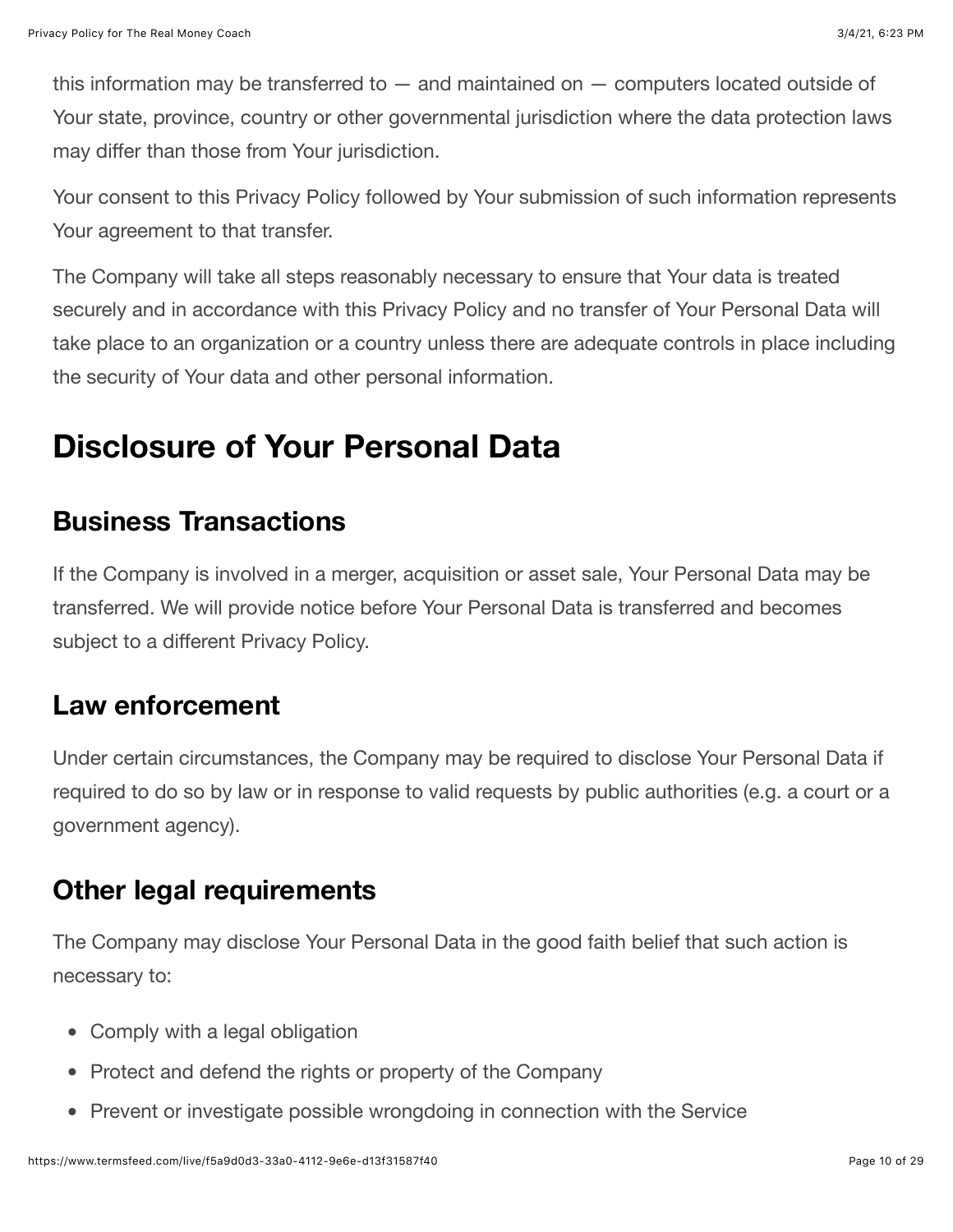- Protect the personal safety of Users of the Service or the public
- Protect against legal liability

### **Security of Your Personal Data**

The security of Your Personal Data is important to Us, but remember that no method of transmission over the Internet, or method of electronic storage is 100% secure. While We strive to use commercially acceptable means to protect Your Personal Data, We cannot guarantee its absolute security.

# **Detailed Information on the Processing of Your Personal Data**

The Service Providers We use may have access to Your Personal Data. These third-party vendors collect, store, use, process and transfer information about Your activity on Our Service in accordance with their Privacy Policies.

#### **Email Marketing**

We may use Your Personal Data to contact You with newsletters, marketing or promotional materials and other information that may be of interest to You. You may opt-out of receiving any, or all, of these communications from Us by following the unsubscribe link or instructions provided in any email We send or by contacting Us.

We may use Email Marketing Service Providers to manage and send emails to You.

**Mailchimp**

Mailchimp is an email marketing sending service provided by The Rocket Science Group LLC.

For more information on the privacy practices of Mailchimp, please visit their Privacy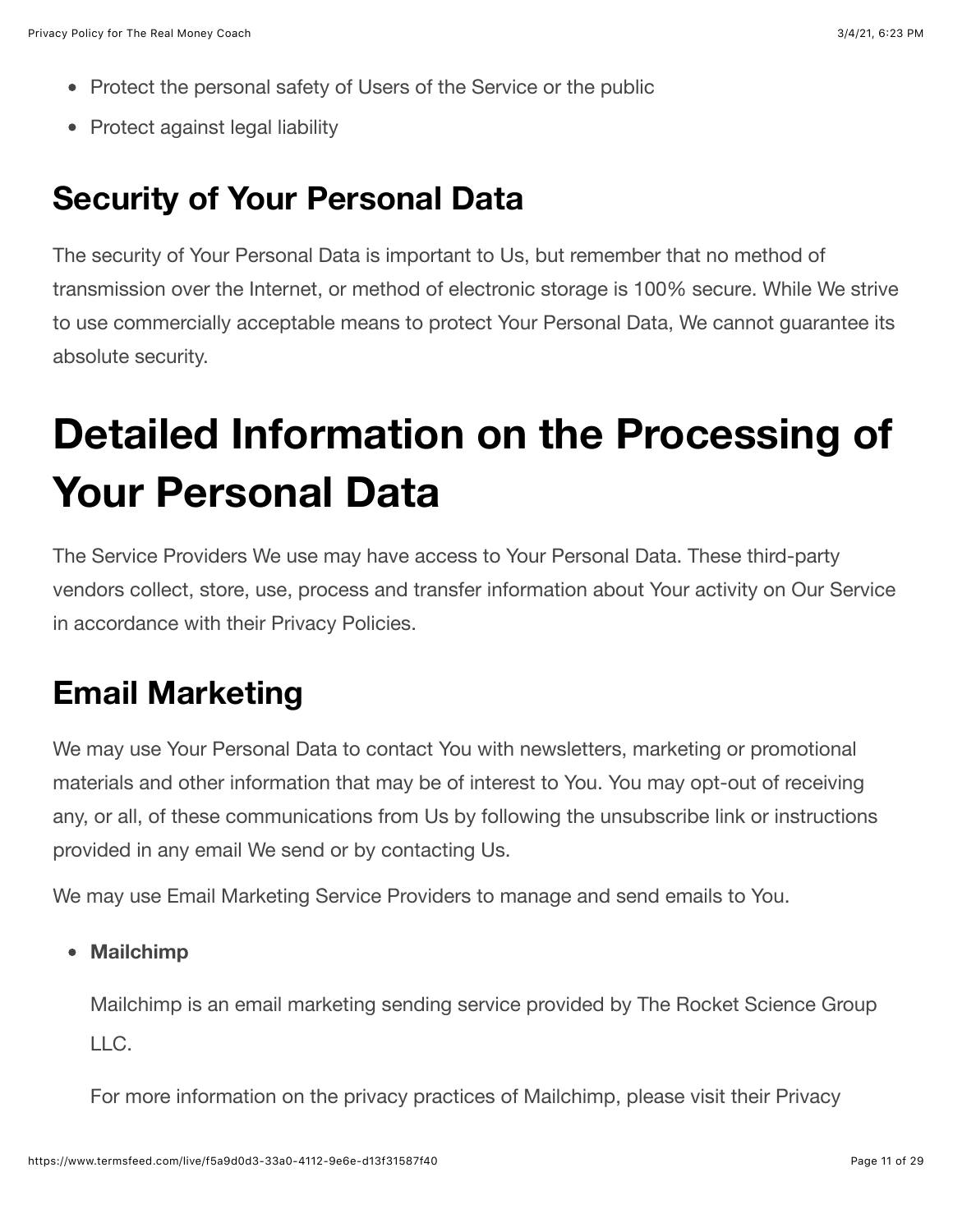policy:<https://mailchimp.com/legal/privacy/>

#### **Hubspot**

Their Privacy Policy can be viewed at<https://legal.hubspot.com/privacy-policy>

#### **Payments**

We may provide paid products and/or services within the Service. In that case, we may use third-party services for payment processing (e.g. payment processors).

We will not store or collect Your payment card details. That information is provided directly to Our third-party payment processors whose use of Your personal information is governed by their Privacy Policy. These payment processors adhere to the standards set by PCI-DSS as managed by the PCI Security Standards Council, which is a joint effort of brands like Visa, Mastercard, American Express and Discover. PCI-DSS requirements help ensure the secure handling of payment information.

**PayPal**

[Their Privacy Policy can be viewed at https://www.paypal.com/webapps/mpp/ua/privacy](https://www.paypal.com/webapps/mpp/ua/privacy-full)full

**Wix**

Their Privacy Policy can be viewed at<https://www.wix.com/about/privacy>

## **GDPR Privacy**

#### **Legal Basis for Processing Personal Data under GDPR**

We may process Personal Data under the following conditions:

**Consent:** You have given Your consent for processing Personal Data for one or more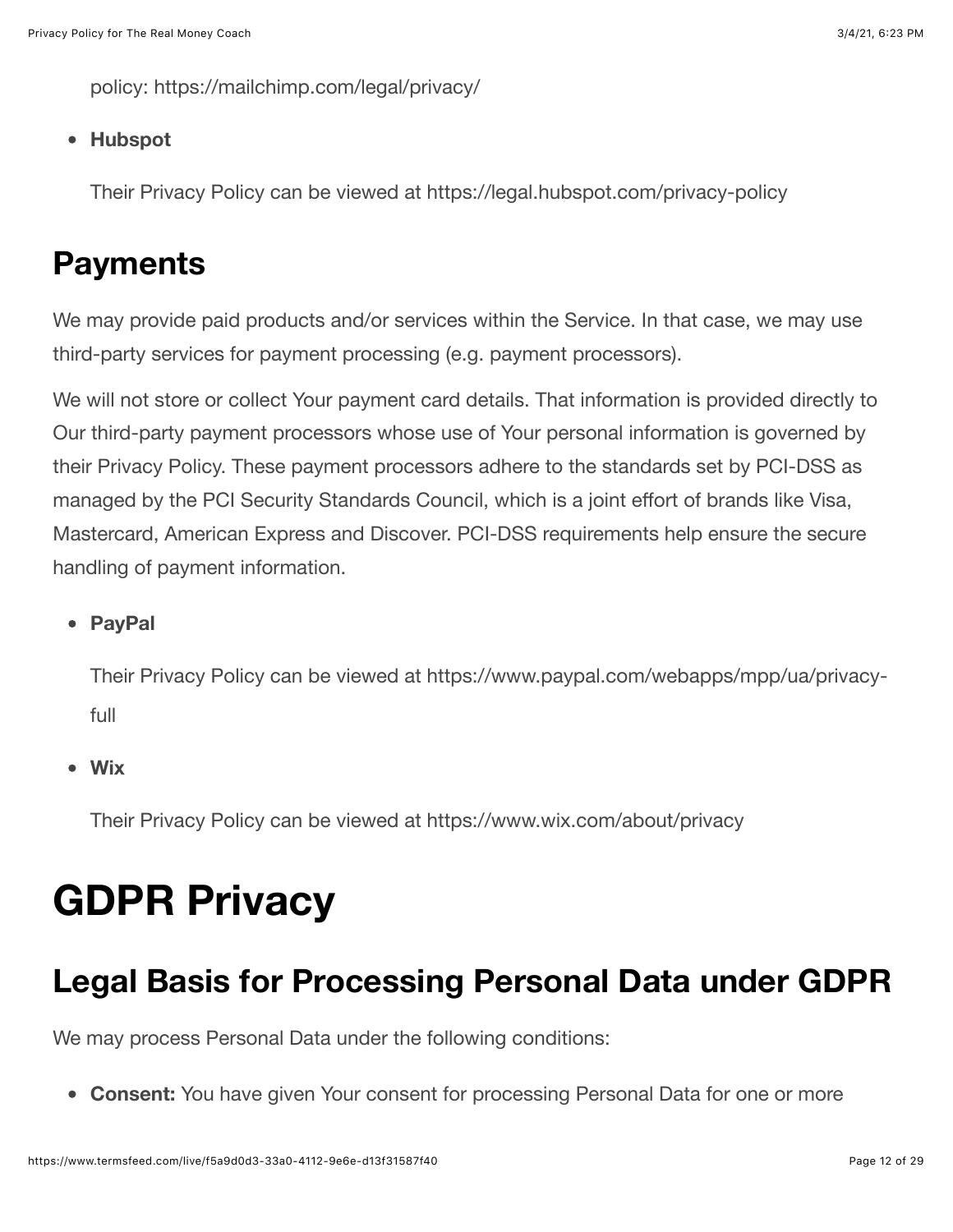specific purposes.

- **Performance of a contract:** Provision of Personal Data is necessary for the performance of an agreement with You and/or for any pre-contractual obligations thereof.
- **Legal obligations:** Processing Personal Data is necessary for compliance with a legal obligation to which the Company is subject.
- **Vital interests:** Processing Personal Data is necessary in order to protect Your vital interests or of another natural person.
- **Public interests:** Processing Personal Data is related to a task that is carried out in the  $\bullet$ public interest or in the exercise of official authority vested in the Company.
- **Legitimate interests:** Processing Personal Data is necessary for the purposes of the legitimate interests pursued by the Company.

In any case, the Company will gladly help to clarify the specific legal basis that applies to the processing, and in particular whether the provision of Personal Data is a statutory or contractual requirement, or a requirement necessary to enter into a contract.

#### **Your Rights under the GDPR**

The Company undertakes to respect the confidentiality of Your Personal Data and to guarantee You can exercise Your rights.

You have the right under this Privacy Policy, and by law if You are within the EU, to:

- **Request access to Your Personal Data.** The right to access, update or delete the information We have on You. Whenever made possible, you can access, update or request deletion of Your Personal Data directly within Your account settings section. If you are unable to perform these actions yourself, please contact Us to assist You. This also enables You to receive a copy of the Personal Data We hold about You.
- **Request correction of the Personal Data that We hold about You.** You have the right to to have any incomplete or inaccurate information We hold about You corrected.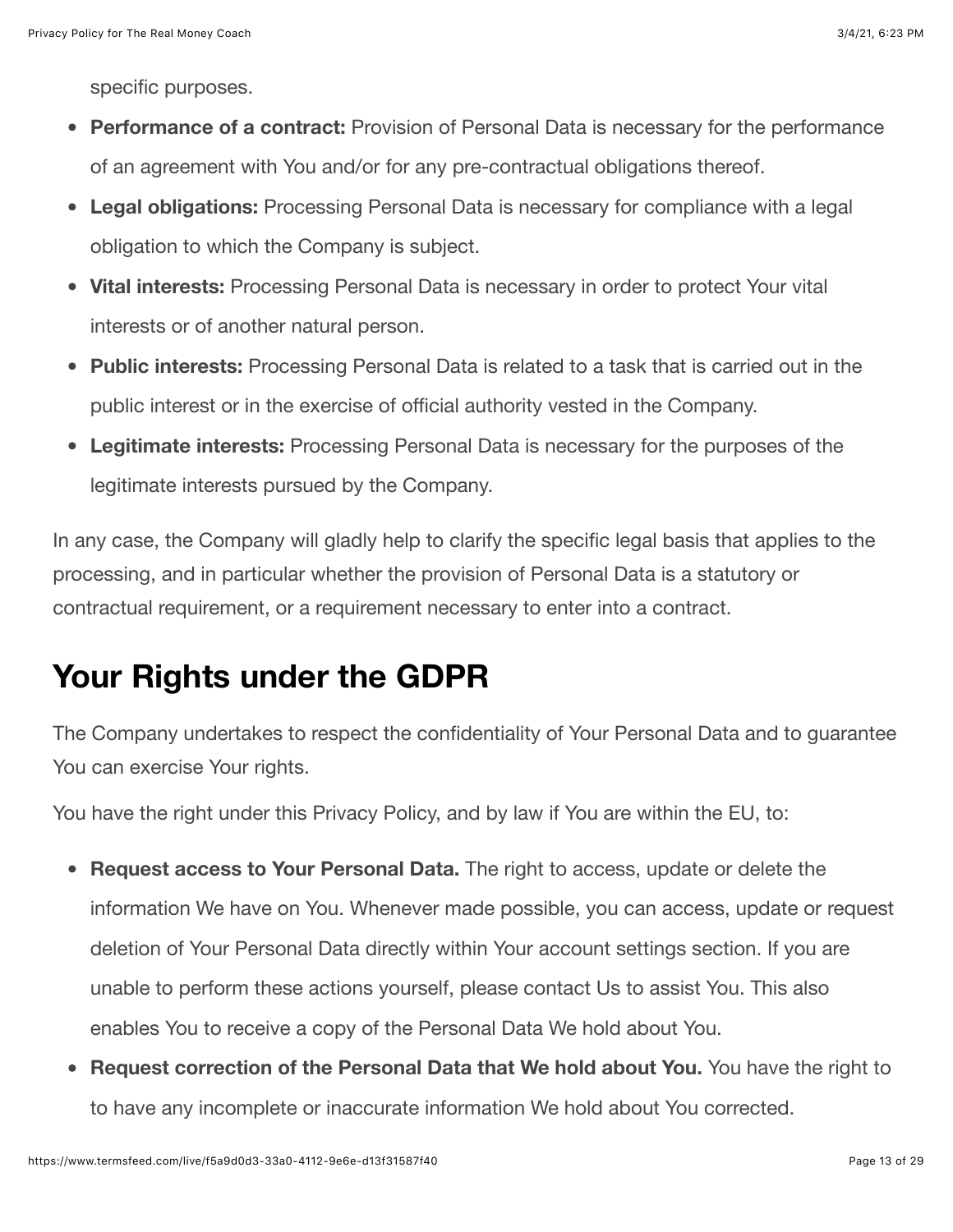- **Object to processing of Your Personal Data.** This right exists where We are relying on a legitimate interest as the legal basis for Our processing and there is something about Your particular situation, which makes You want to object to our processing of Your Personal Data on this ground. You also have the right to object where We are processing Your Personal Data for direct marketing purposes.
- **Request erasure of Your Personal Data.** You have the right to ask Us to delete or remove Personal Data when there is no good reason for Us to continue processing it.
- **Request the transfer of Your Personal Data.** We will provide to You, or to a third-party You have chosen, Your Personal Data in a structured, commonly used, machine-readable format. Please note that this right only applies to automated information which You initially provided consent for Us to use or where We used the information to perform a contract with You.
- **Withdraw Your consent.** You have the right to withdraw Your consent on using your Personal Data. If You withdraw Your consent, We may not be able to provide You with access to certain specific functionalities of the Service.

## **Exercising of Your GDPR Data Protection Rights**

You may exercise Your rights of access, rectification, cancellation and opposition by contacting Us. Please note that we may ask You to verify Your identity before responding to such requests. If You make a request, We will try our best to respond to You as soon as possible.

You have the right to complain to a Data Protection Authority about Our collection and use of Your Personal Data. For more information, if You are in the European Economic Area (EEA), please contact Your local data protection authority in the EEA.

## **Facebook Fan Page**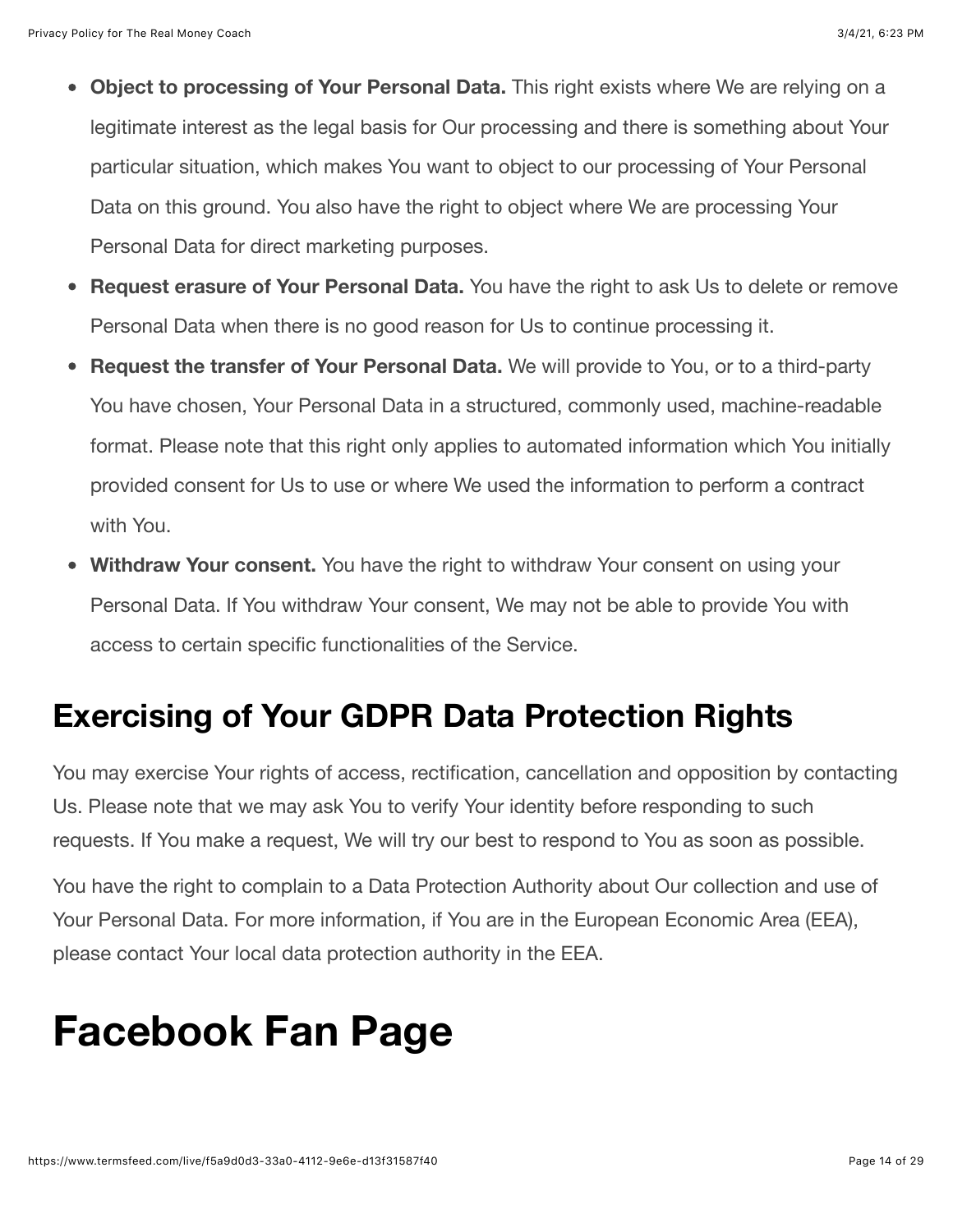### **Data Controller for the Facebook Fan Page**

The Company is the Data Controller of Your Personal Data collected while using the Service. As operator of the Facebook Fan Page [https://www.facebook.com/therealmoneycoach,](https://www.facebook.com/therealmoneycoach) the Company and the operator of the social network Facebook are Joint Controllers.

The Company has entered into agreements with Facebook that define the terms for use of the Facebook Fan Page, among other things. These terms are mostly based on the Facebook Terms of Service:<https://www.facebook.com/terms.php>

Visit the Facebook Privacy Policy <https://www.facebook.com/policy.php> for more information about how Facebook manages Personal data or contact Facebook online, or by mail: Facebook, Inc. ATTN, Privacy Operations, 1601 Willow Road, Menlo Park, CA 94025, United States.

## **Facebook Insights**

We use the Facebook Insights function in connection with the operation of the Facebook Fan Page and on the basis of the GDPR, in order to obtain anonymized statistical data about Our users.

For this purpose, Facebook places a Cookie on the device of the user visiting Our Facebook Fan Page. Each Cookie contains a unique identifier code and remains active for a period of two years, except when it is deleted before the end of this period.

Facebook receives, records and processes the information stored in the Cookie, especially when the user visits the Facebook services, services that are provided by other members of the Facebook Fan Page and services by other companies that use Facebook services.

For more information on the privacy practices of Facebook, please visit Facebook Privacy Policy here: [https://www.facebook.com/full\\_data\\_use\\_policy](https://www.facebook.com/full_data_use_policy)

# **CCPA Privacy**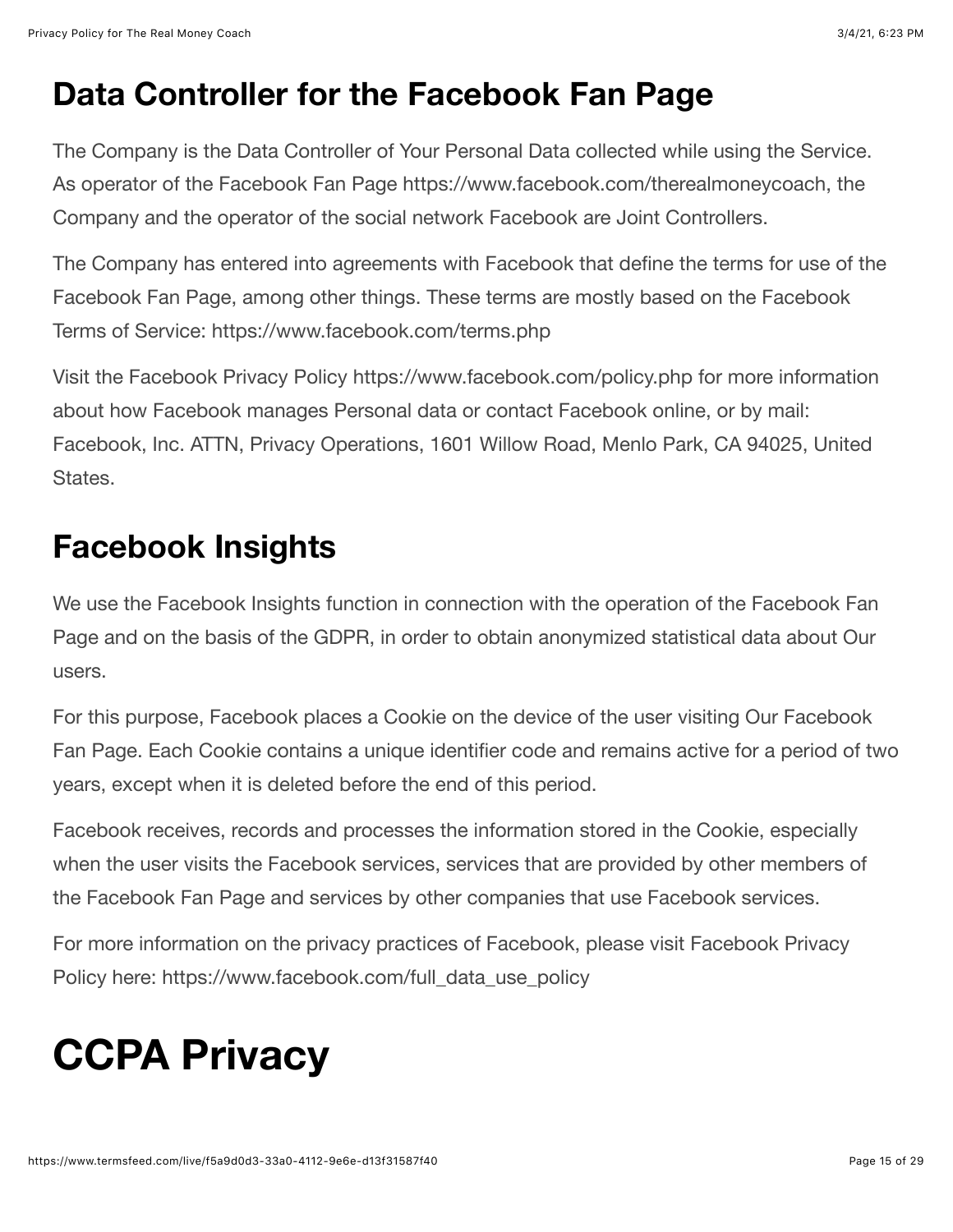This privacy notice section for California residents supplements the information contained in Our Privacy Policy and it applies solely to all visitors, users, and others who reside in the State of California.

#### **Categories of Personal Information Collected**

We collect information that identifies, relates to, describes, references, is capable of being associated with, or could reasonably be linked, directly or indirectly, with a particular Consumer or Device. The following is a list of categories of personal information which we may collect or may have been collected from California residents within the last twelve (12) months.

Please note that the categories and examples provided in the list below are those defined in the CCPA. This does not mean that all examples of that category of personal information were in fact collected by Us, but reflects our good faith belief to the best of our knowledge that some of that information from the applicable category may be and may have been collected. For example, certain categories of personal information would only be collected if You provided such personal information directly to Us.

#### **Category A: Identifiers.**

Examples: A real name, alias, postal address, unique personal identifier, online identifier, Internet Protocol address, email address, account name, driver's license number, passport number, or other similar identifiers.

Collected: Yes.

**Category B: Personal information categories listed in the California Customer**  $\bullet$ **Records statute (Cal. Civ. Code § 1798.80(e)).**

Examples: A name, signature, Social Security number, physical characteristics or description, address, telephone number, passport number, driver's license or state identification card number, insurance policy number, education, employment, employment history, bank account number, credit card number, debit card number, or any other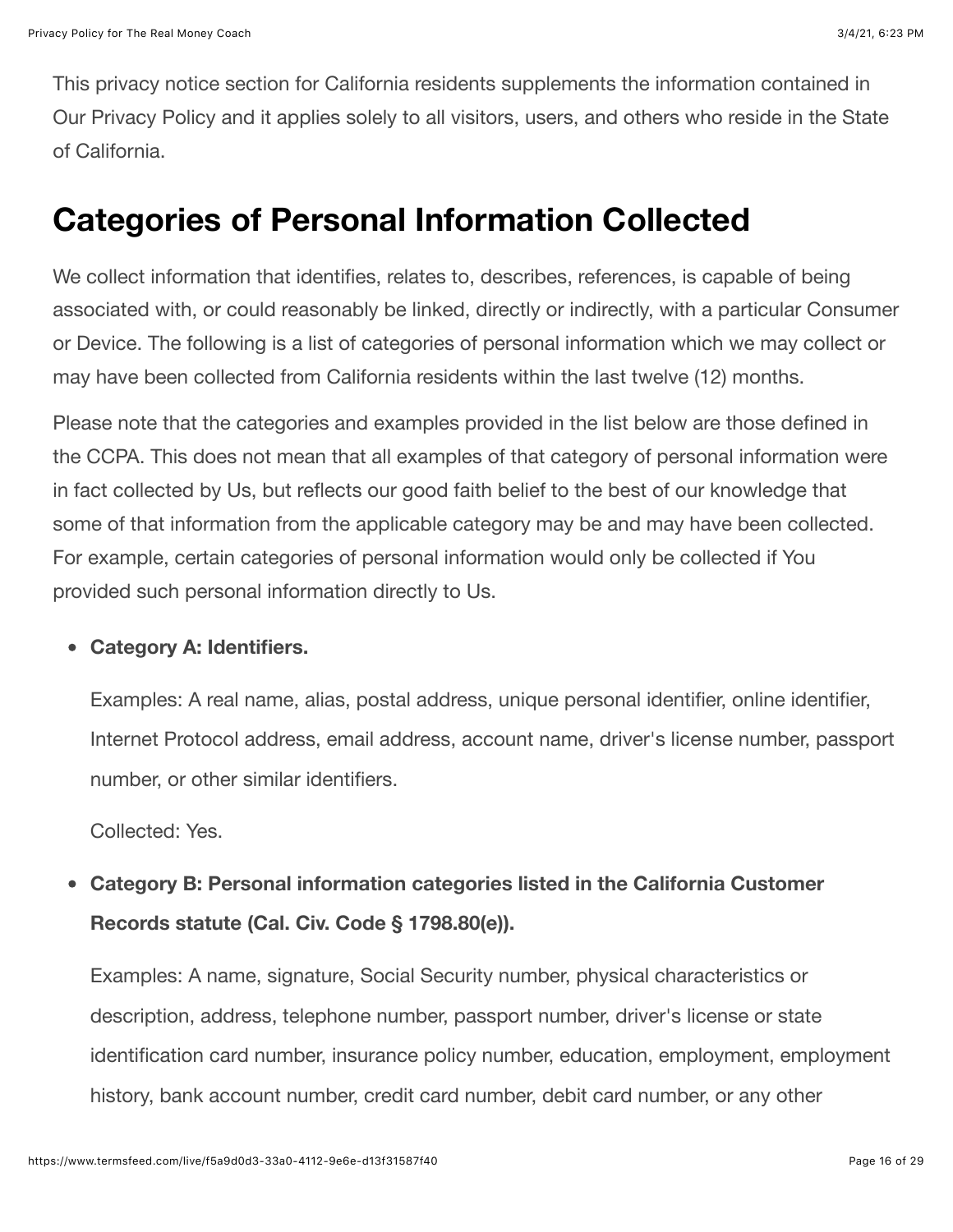financial information, medical information, or health insurance information. Some personal information included in this category may overlap with other categories.

Collected: Yes.

#### **Category C: Protected classification characteristics under California or federal law.**  $\bullet$

Examples: Age (40 years or older), race, color, ancestry, national origin, citizenship, religion or creed, marital status, medical condition, physical or mental disability, sex (including gender, gender identity, gender expression, pregnancy or childbirth and related medical conditions), sexual orientation, veteran or military status, genetic information (including familial genetic information).

Collected: No.

#### **Category D: Commercial information.**

Examples: Records and history of products or services purchased or considered.

Collected: Yes.

#### **Category E: Biometric information.**

Examples: Genetic, physiological, behavioral, and biological characteristics, or activity patterns used to extract a template or other identifier or identifying information, such as, fingerprints, faceprints, and voiceprints, iris or retina scans, keystroke, gait, or other physical patterns, and sleep, health, or exercise data.

Collected: No.

**Category F: Internet or other similar network activity.**

Examples: Interaction with our Service or advertisement.

Collected: Yes.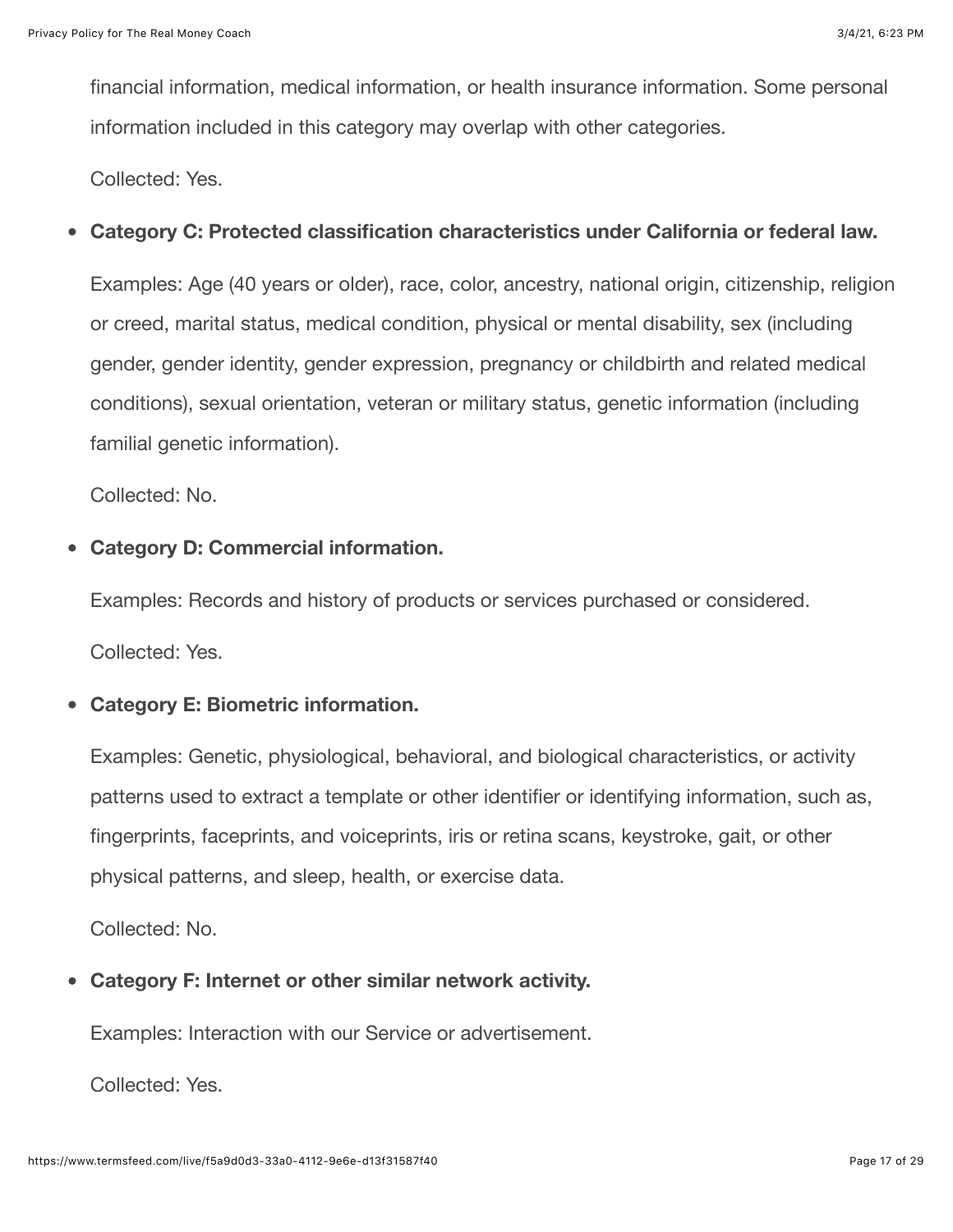#### **Category G: Geolocation data.**

Examples: Approximate physical location.

Collected: No.

**Category H: Sensory data.**

Examples: Audio, electronic, visual, thermal, olfactory, or similar information.

Collected: No.

 $\bullet$ **Category I: Professional or employment-related information.**

Examples: Current or past job history or performance evaluations.

Collected: No.

**Category J: Non-public education information (per the Family Educational Rights and Privacy Act (20 U.S.C. Section 1232g, 34 C.F.R. Part 99)).**

Examples: Education records directly related to a student maintained by an educational institution or party acting on its behalf, such as grades, transcripts, class lists, student schedules, student identification codes, student financial information, or student disciplinary records.

Collected: No.

#### $\bullet$ **Category K: Inferences drawn from other personal information.**

Examples: Profile reflecting a person's preferences, characteristics, psychological trends, predispositions, behavior, attitudes, intelligence, abilities, and aptitudes.

Collected: No.

Under CCPA, personal information does not include: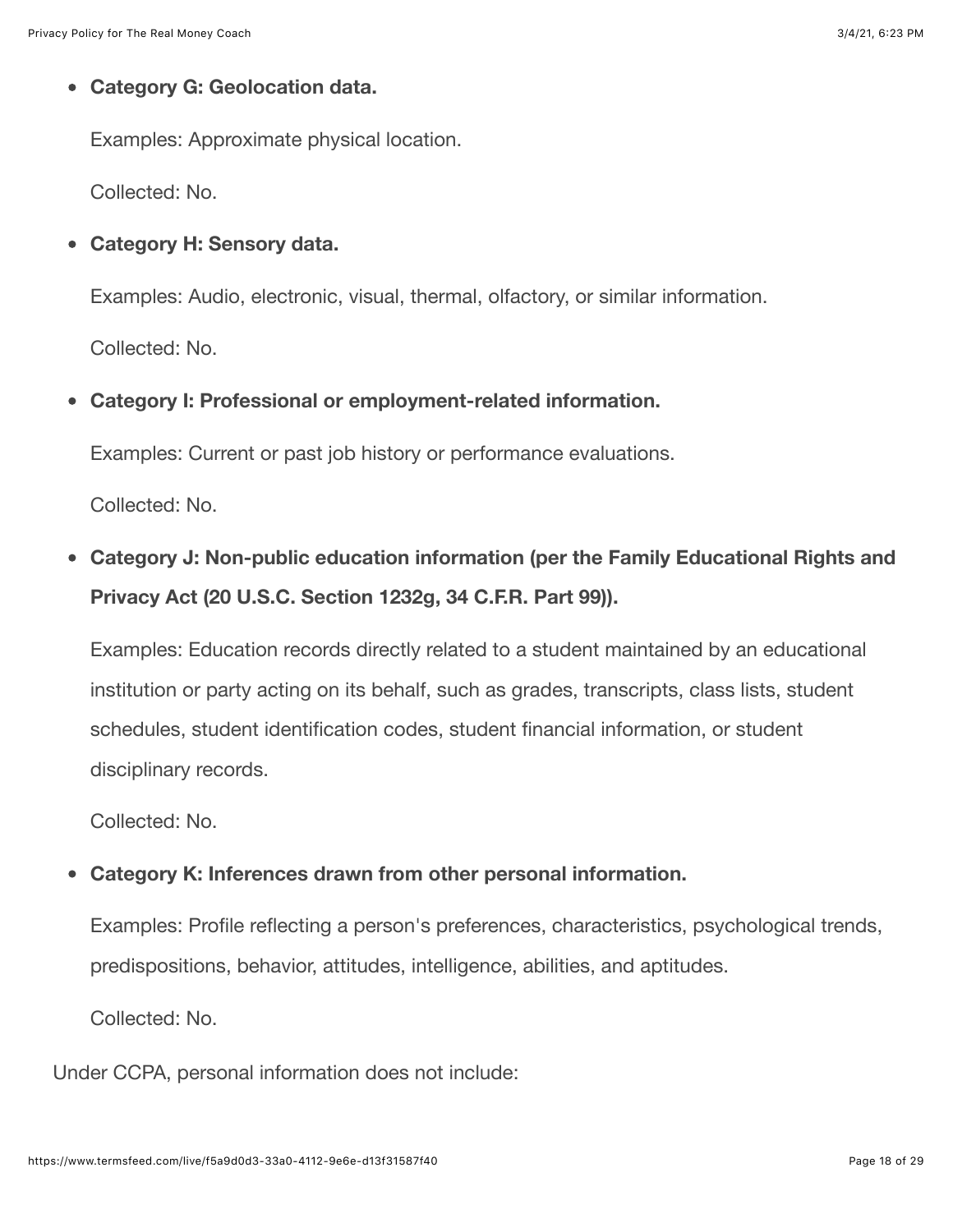- Publicly available information from government records
- Deidentified or aggregated consumer information
- Information excluded from the CCPA's scope, such as:
	- Health or medical information covered by the Health Insurance Portability and Accountability Act of 1996 (HIPAA) and the California Confidentiality of Medical Information Act (CMIA) or clinical trial data
	- Personal Information covered by certain sector-specific privacy laws, including the Fair Credit Reporting Act (FRCA), the Gramm-Leach-Bliley Act (GLBA) or California Financial Information Privacy Act (FIPA), and the Driver's Privacy Protection Act of 1994

#### **Sources of Personal Information**

We obtain the categories of personal information listed above from the following categories of sources:

- **Directly from You**. For example, from the forms You complete on our Service, preferences You express or provide through our Service, or from Your purchases on our Service.
- **Indirectly from You**. For example, from observing Your activity on our Service.  $\bullet$
- **Automatically from You**. For example, through cookies We or our Service Providers set on Your Device as You navigate through our Service.
- **From Service Providers**. For example, third-party vendors for payment processing, or other third-party vendors that We use to provide the Service to You.

## **Use of Personal Information for Business Purposes or Commercial Purposes**

We may use or disclose personal information We collect for "business purposes" or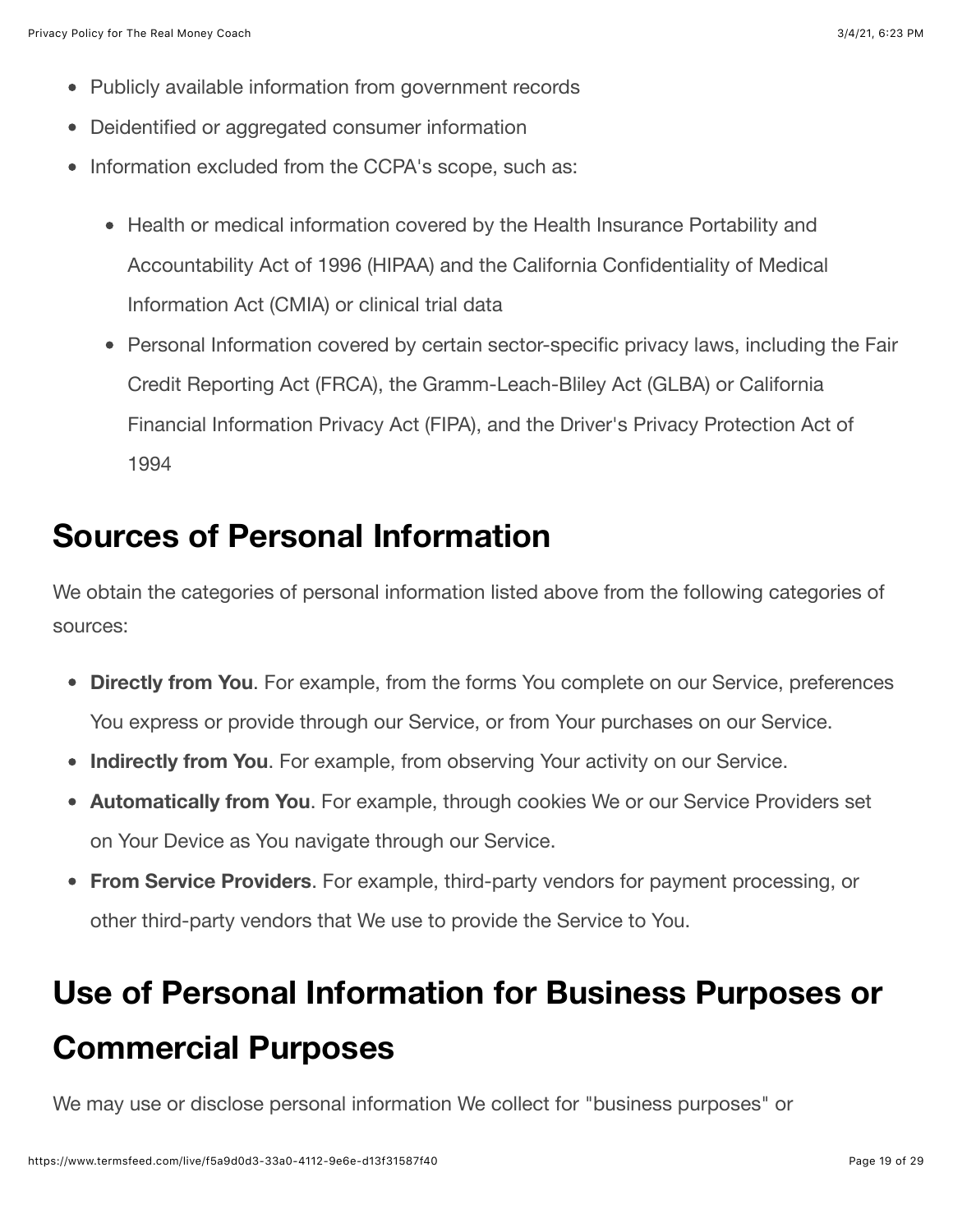"commercial purposes" (as defined under the CCPA), which may include the following examples:

- To operate our Service and provide You with our Service.
- To provide You with support and to respond to Your inquiries, including to investigate and address Your concerns and monitor and improve our Service.
- To fulfill or meet the reason You provided the information. For example, if You share Your contact information to ask a question about our Service, We will use that personal information to respond to Your inquiry. If You provide Your personal information to purchase a product or service, We will use that information to process Your payment and facilitate delivery.
- To respond to law enforcement requests and as required by applicable law, court order, or governmental regulations.
- As described to You when collecting Your personal information or as otherwise set forth in the CCPA.
- For internal administrative and auditing purposes.
- To detect security incidents and protect against malicious, deceptive, fraudulent or illegal activity, including, when necessary, to prosecute those responsible for such activities.

Please note that the examples provided above are illustrative and not intended to be exhaustive. For more details on how we use this information, please refer to the "Use of Your Personal Data" section.

If We decide to collect additional categories of personal information or use the personal information We collected for materially different, unrelated, or incompatible purposes We will update this Privacy Policy.

## **Disclosure of Personal Information for Business Purposes or Commercial Purposes**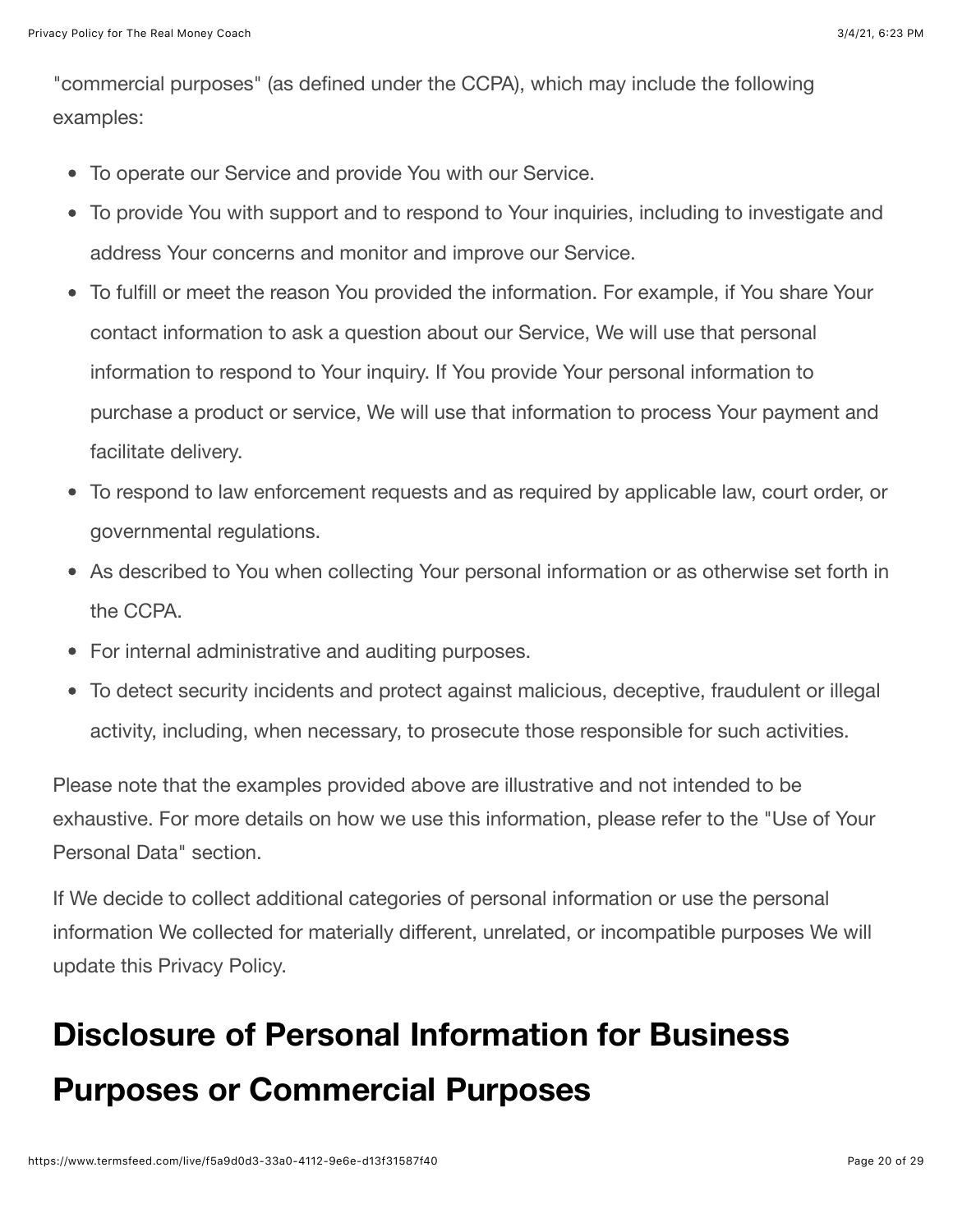We may use or disclose and may have used or disclosed in the last twelve (12) months the following categories of personal information for business or commercial purposes:

- Category A: Identifiers
- Category B: Personal information categories listed in the California Customer Records statute (Cal. Civ. Code § 1798.80(e))
- Category D: Commercial information  $\bullet$
- Category F: Internet or other similar network activity

Please note that the categories listed above are those defined in the CCPA. This does not mean that all examples of that category of personal information were in fact disclosed, but reflects our good faith belief to the best of our knowledge that some of that information from the applicable category may be and may have been disclosed.

When We disclose personal information for a business purpose or a commercial purpose, We enter a contract that describes the purpose and requires the recipient to both keep that personal information confidential and not use it for any purpose except performing the contract.

#### **Sale of Personal Information**

As defined in the CCPA, "sell" and "sale" mean selling, renting, releasing, disclosing, disseminating, making available, transferring, or otherwise communicating orally, in writing, or by electronic or other means, a consumer's personal information by the business to a third party for valuable consideration. This means that We may have received some kind of benefit in return for sharing personal information, but not necessarily a monetary benefit.

Please note that the categories listed below are those defined in the CCPA. This does not mean that all examples of that category of personal information were in fact sold, but reflects our good faith belief to the best of our knowledge that some of that information from the applicable category may be and may have been shared for value in return.

We may sell and may have sold in the last twelve (12) months the following categories of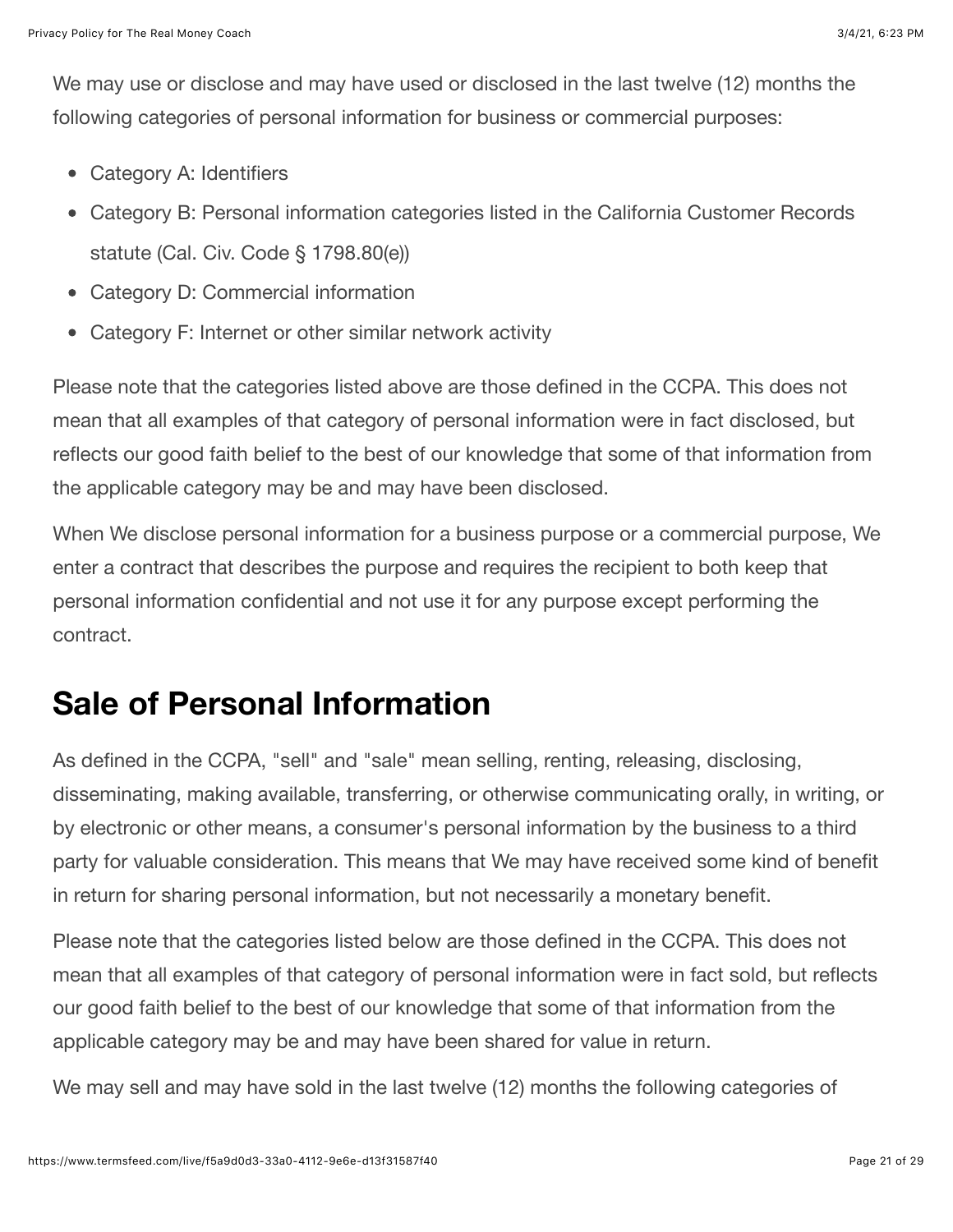personal information:

- Category A: Identifiers
- Category B: Personal information categories listed in the California Customer Records statute (Cal. Civ. Code § 1798.80(e))
- Category D: Commercial information
- Category F: Internet or other similar network activity

## **Share of Personal Information**

We may share Your personal information identified in the above categories with the following categories of third parties:

- Service Providers
- Payment processors
- Our affiliates
- Our business partners
- Third party vendors to whom You or Your agents authorize Us to disclose Your personal information in connection with products or services We provide to You

## **Sale of Personal Information of Minors Under 16 Years of Age**

We do not knowingly collect personal information from minors under the age of 16 through our Service, although certain third party websites that we link to may do so. These third-party websites have their own terms of use and privacy policies and we encourage parents and legal guardians to monitor their children's Internet usage and instruct their children to never provide information on other websites without their permission.

We do not sell the personal information of Consumers We actually know are less than 16 years of age, unless We receive affirmative authorization (the "right to opt-in") from either the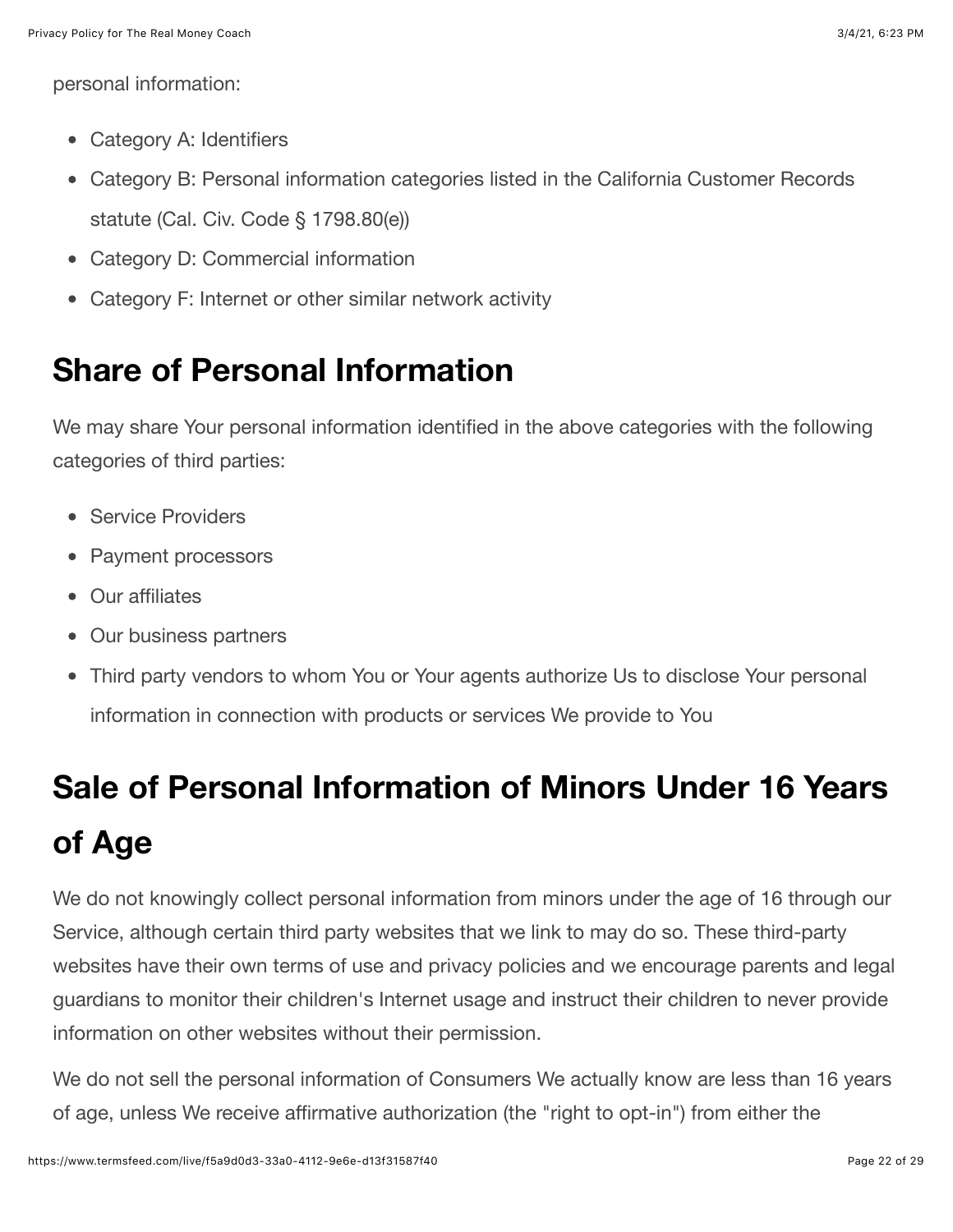Consumer who is between 13 and 16 years of age, or the parent or guardian of a Consumer less than 13 years of age. Consumers who opt-in to the sale of personal information may optout of future sales at any time. To exercise the right to opt-out, You (or Your authorized representative) may submit a request to Us by contacting Us.

If You have reason to believe that a child under the age of 13 (or 16) has provided Us with personal information, please contact Us with sufficient detail to enable Us to delete that information.

### **Your Rights under the CCPA**

The CCPA provides California residents with specific rights regarding their personal information. If You are a resident of California, You have the following rights:

- **The right to notice.** You have the right to be notified which categories of Personal Data are being collected and the purposes for which the Personal Data is being used.
- **The right to request.** Under CCPA, You have the right to request that We disclose information to You about Our collection, use, sale, disclosure for business purposes and share of personal information. Once We receive and confirm Your request, We will disclose to You:
	- The categories of personal information We collected about You
	- The categories of sources for the personal information We collected about You
	- Our business or commercial purpose for collecting or selling that personal information
	- The categories of third parties with whom We share that personal information
	- The specific pieces of personal information We collected about You
	- If we sold Your personal information or disclosed Your personal information for a business purpose, We will disclose to You:
		- The categories of personal information categories sold
		- The categories of personal information categories disclosed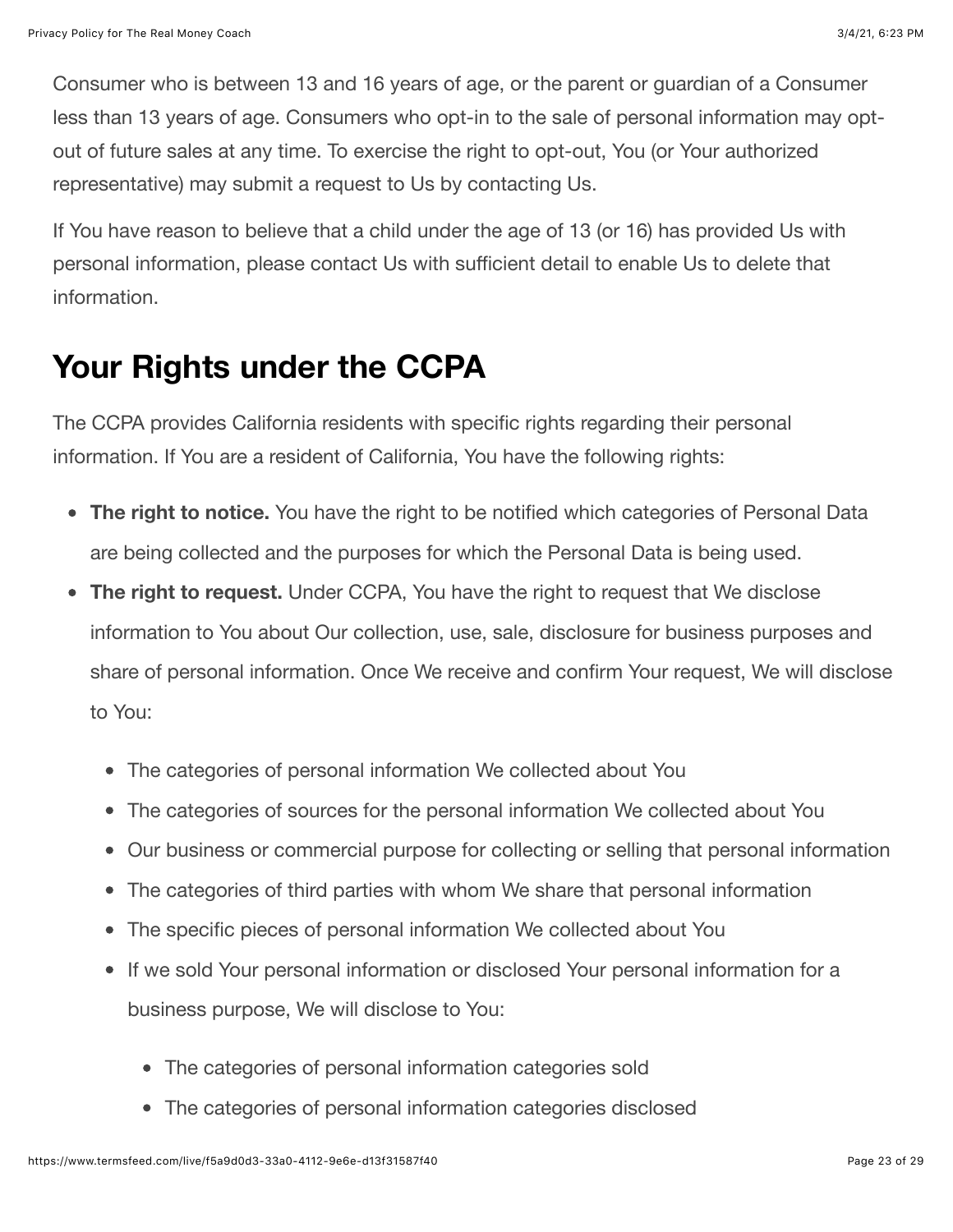- **The right to say no to the sale of Personal Data (opt-out).** You have the right to direct Us to not sell Your personal information. To submit an opt-out request please contact Us.
- **The right to delete Personal Data.** You have the right to request the deletion of Your  $\bullet$ Personal Data, subject to certain exceptions. Once We receive and confirm Your request, We will delete (and direct Our Service Providers to delete) Your personal information from our records, unless an exception applies. We may deny Your deletion request if retaining the information is necessary for Us or Our Service Providers to:
	- Complete the transaction for which We collected the personal information, provide a good or service that You requested, take actions reasonably anticipated within the context of our ongoing business relationship with You, or otherwise perform our contract with You.
	- Detect security incidents, protect against malicious, deceptive, fraudulent, or illegal activity, or prosecute those responsible for such activities.
	- Debug products to identify and repair errors that impair existing intended functionality.
	- Exercise free speech, ensure the right of another consumer to exercise their free speech rights, or exercise another right provided for by law.
	- Comply with the California Electronic Communications Privacy Act (Cal. Penal Code § 1546 et. seq.).
	- Engage in public or peer-reviewed scientific, historical, or statistical research in the public interest that adheres to all other applicable ethics and privacy laws, when the information's deletion may likely render impossible or seriously impair the research's achievement, if You previously provided informed consent.
	- Enable solely internal uses that are reasonably aligned with consumer expectations based on Your relationship with Us.
	- Comply with a legal obligation.
	- Make other internal and lawful uses of that information that are compatible with the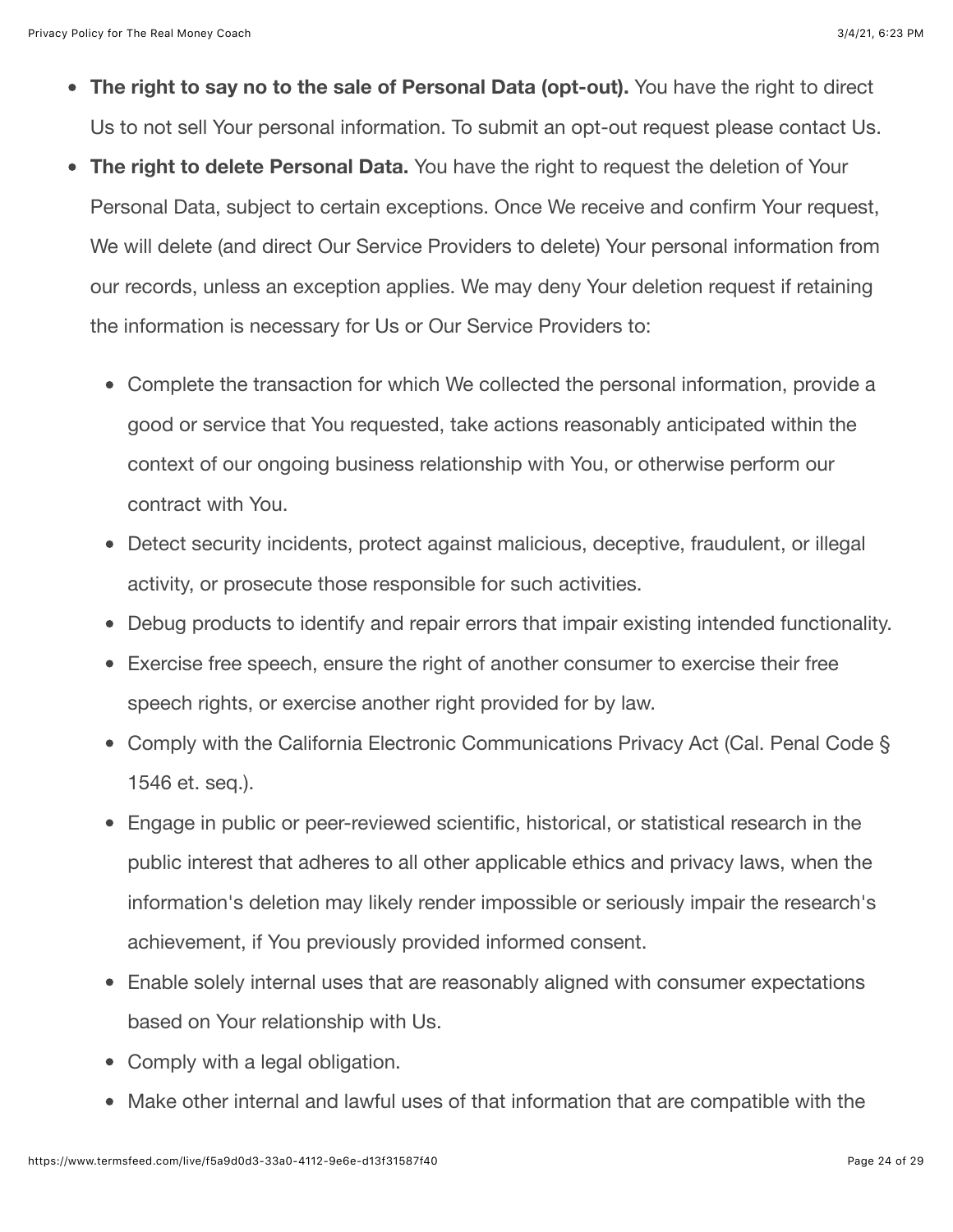context in which You provided it.

- **The right not to be discriminated against.** You have the right not to be discriminated  $\bullet$ against for exercising any of Your consumer's rights, including by:
	- Denying goods or services to You
	- Charging different prices or rates for goods or services, including the use of discounts or other benefits or imposing penalties
	- Providing a different level or quality of goods or services to You
	- Suggesting that You will receive a different price or rate for goods or services or a different level or quality of goods or services

### **Exercising Your CCPA Data Protection Rights**

In order to exercise any of Your rights under the CCPA, and if You are a California resident, You can contact Us:

By email: info@therealmoneycoach.com

Only You, or a person registered with the California Secretary of State that You authorize to act on Your behalf, may make a verifiable request related to Your personal information.

Your request to Us must:

- Provide sufficient information that allows Us to reasonably verify You are the person about whom We collected personal information or an authorized representative
- Describe Your request with sufficient detail that allows Us to properly understand, evaluate, and respond to it

We cannot respond to Your request or provide You with the required information if We cannot:

Verify Your identity or authority to make the request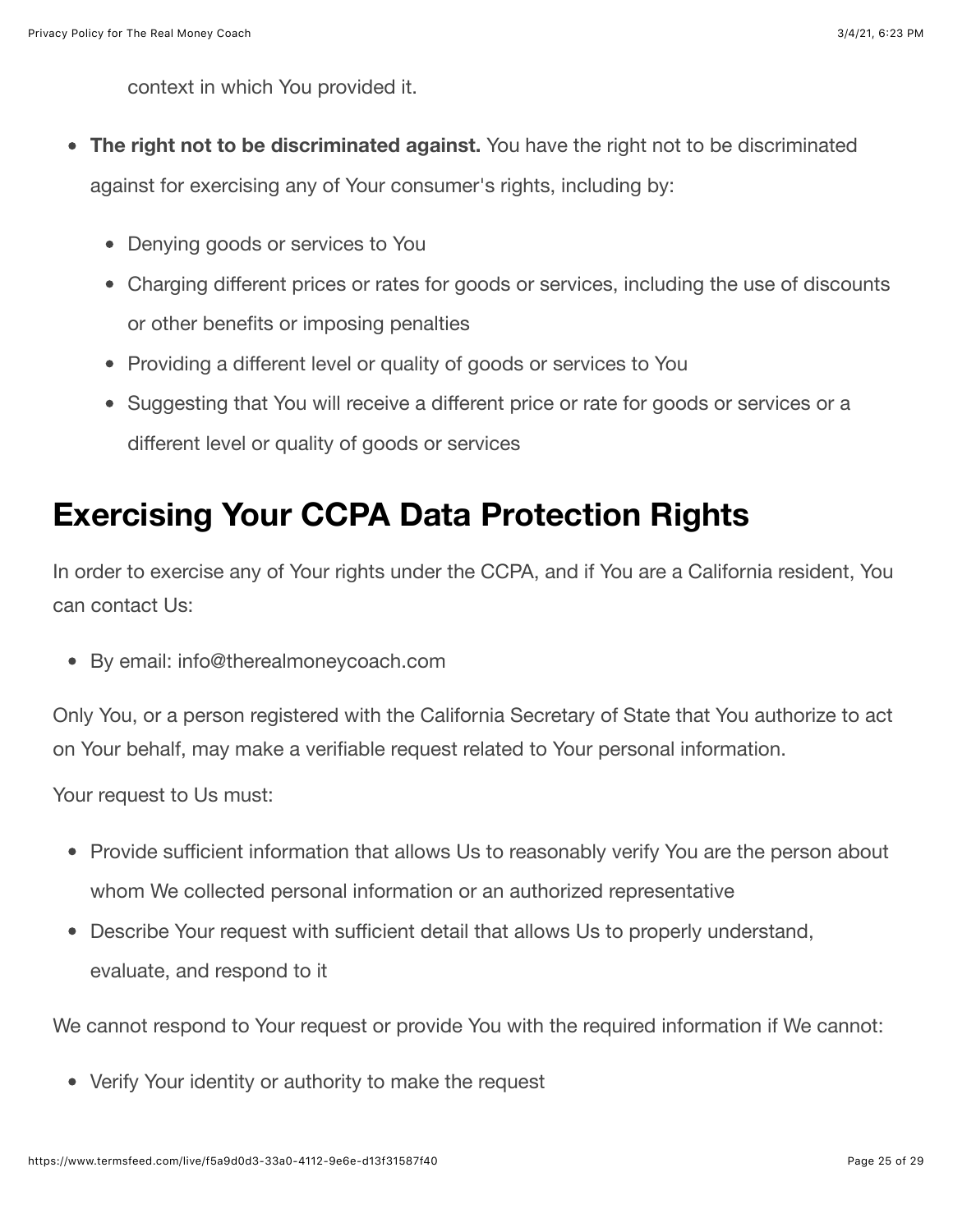And confirm that the personal information relates to You

We will disclose and deliver the required information free of charge within 45 days of receiving Your verifiable request. The time period to provide the required information may be extended once by an additional 45 days when reasonable necessary and with prior notice.

Any disclosures We provide will only cover the 12-month period preceding the verifiable request's receipt.

For data portability requests, We will select a format to provide Your personal information that is readily useable and should allow You to transmit the information from one entity to another entity without hindrance.

#### **Do Not Sell My Personal Information**

You have the right to opt-out of the sale of Your personal information. Once We receive and confirm a verifiable consumer request from You, we will stop selling Your personal information. To exercise Your right to opt-out, please contact Us.

# **"Do Not Track" Policy as Required by California Online Privacy Protection Act (CalOPPA)**

Our Service does not respond to Do Not Track signals.

However, some third party websites do keep track of Your browsing activities. If You are visiting such websites, You can set Your preferences in Your web browser to inform websites that You do not want to be tracked. You can enable or disable DNT by visiting the preferences or settings page of Your web browser.

# **Children's Privacy**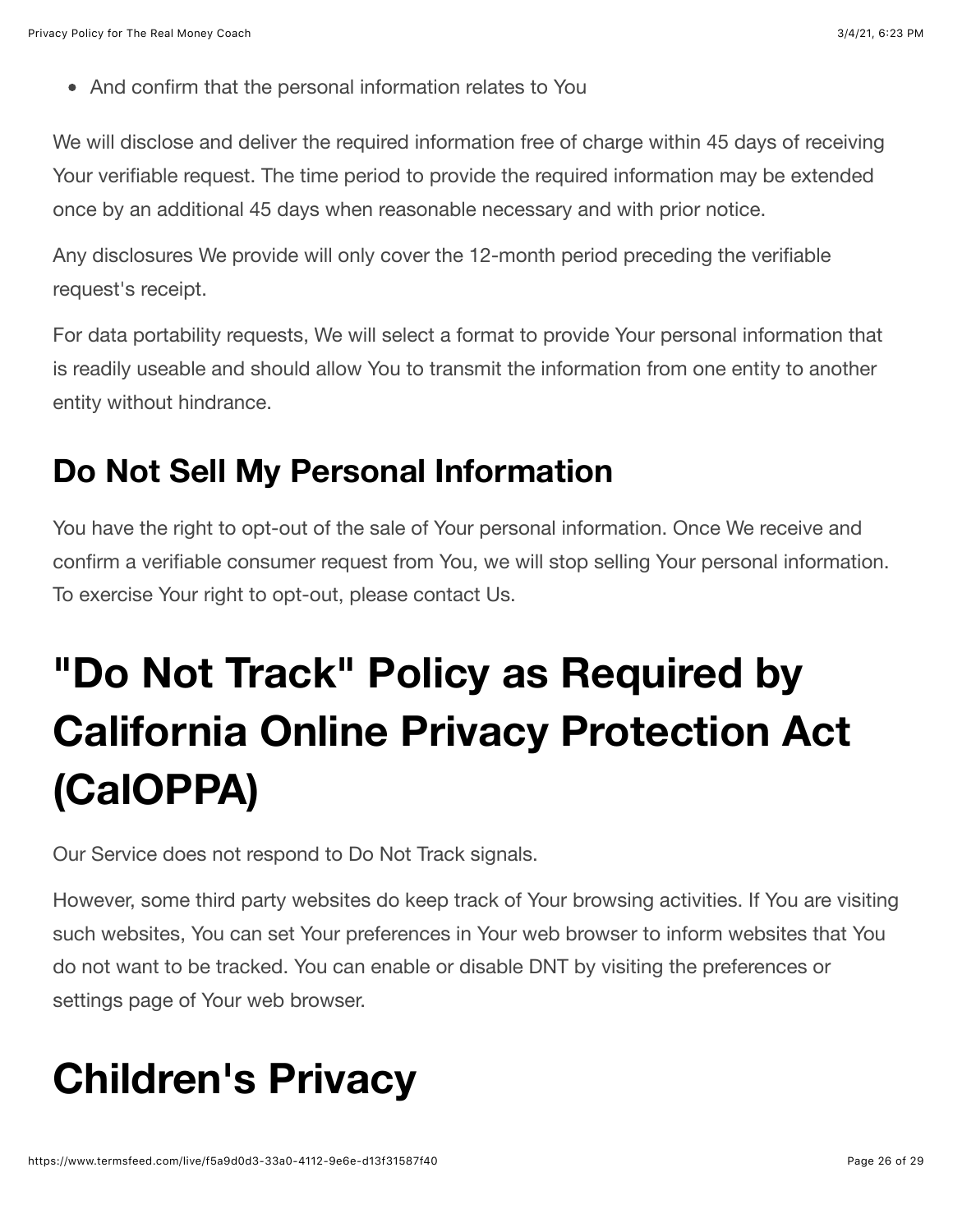Our Service does not address anyone under the age of 13. We do not knowingly collect personally identifiable information from anyone under the age of 13. If You are a parent or guardian and You are aware that Your child has provided Us with Personal Data, please contact Us. If We become aware that We have collected Personal Data from anyone under the age of 13 without verification of parental consent, We take steps to remove that information from Our servers.

If We need to rely on consent as a legal basis for processing Your information and Your country requires consent from a parent, We may require Your parent's consent before We collect and use that information.

# **Your California Privacy Rights (California's Shine the Light law)**

Under California Civil Code Section 1798 (California's Shine the Light law), California residents with an established business relationship with us can request information once a year about sharing their Personal Data with third parties for the third parties' direct marketing purposes.

If you'd like to request more information under the California Shine the Light law, and if You are a California resident, You can contact Us using the contact information provided below.

# **California Privacy Rights for Minor Users (California Business and Professions Code Section 22581)**

California Business and Professions Code section 22581 allow California residents under the age of 18 who are registered users of online sites, services or applications to request and obtain removal of content or information they have publicly posted.

To request removal of such data, and if You are a California resident, You can contact Us using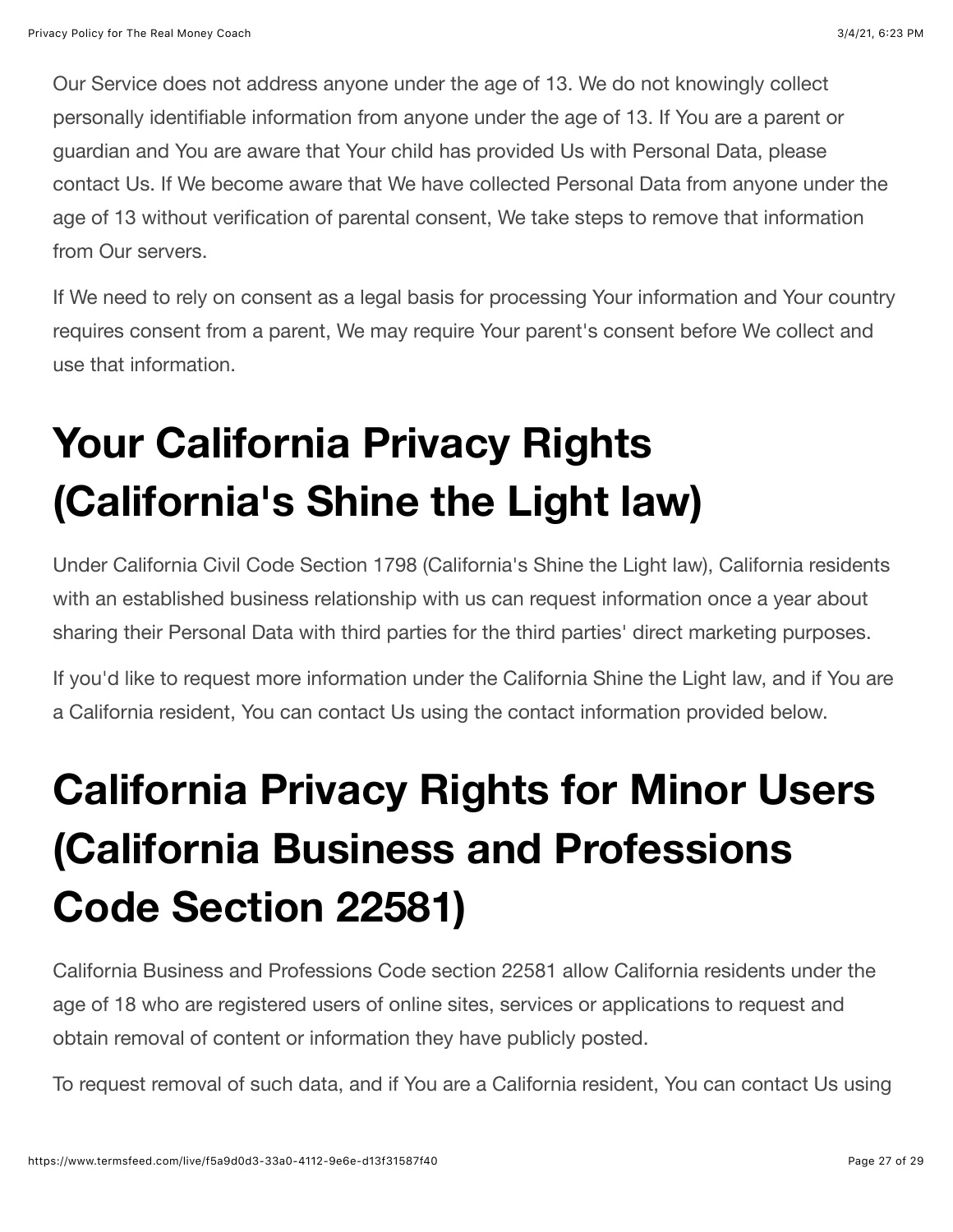the contact information provided below, and include the email address associated with Your account.

Be aware that Your request does not guarantee complete or comprehensive removal of content or information posted online and that the law may not permit or require removal in certain circumstances.

## **Links to Other Websites**

Our Service may contain links to other websites that are not operated by Us. If You click on a third party link, You will be directed to that third party's site. We strongly advise You to review the Privacy Policy of every site You visit.

We have no control over and assume no responsibility for the content, privacy policies or practices of any third party sites or services.

## **Changes to this Privacy Policy**

We may update Our Privacy Policy from time to time. We will notify You of any changes by posting the new Privacy Policy on this page.

We will let You know via email and/or a prominent notice on Our Service, prior to the change becoming effective and update the "Last updated" date at the top of this Privacy Policy.

You are advised to review this Privacy Policy periodically for any changes. Changes to this Privacy Policy are effective when they are posted on this page.

## **Contact Us**

If you have any questions about this Privacy Policy, You can contact us:

By email: info@therealmoneycoach.com